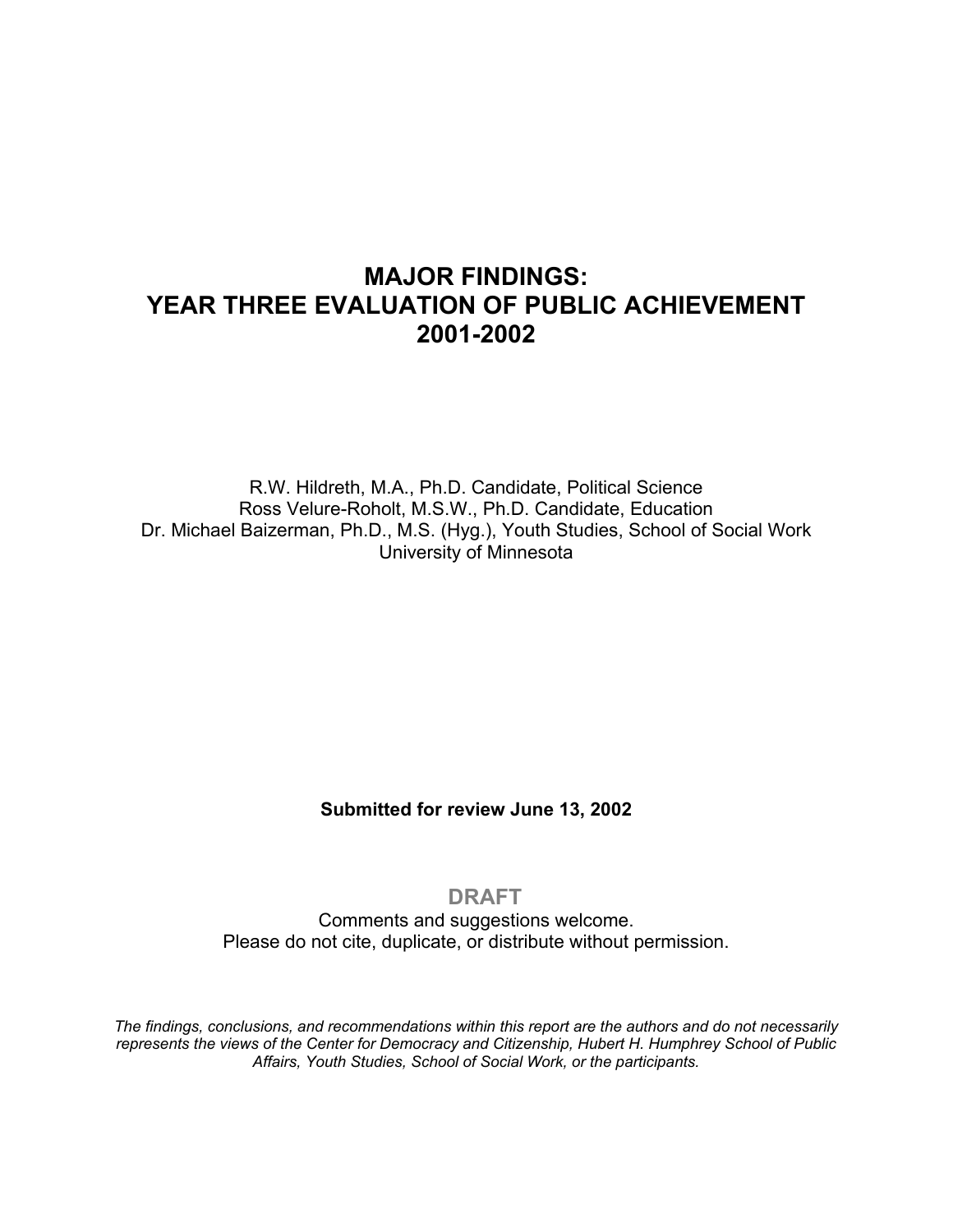# **CONTENTS**

| D. Connections Between PA and Curriculum / Larger Goals of School 12 |  |
|----------------------------------------------------------------------|--|
|                                                                      |  |
|                                                                      |  |
|                                                                      |  |
|                                                                      |  |
|                                                                      |  |
|                                                                      |  |
|                                                                      |  |
|                                                                      |  |
|                                                                      |  |
|                                                                      |  |
|                                                                      |  |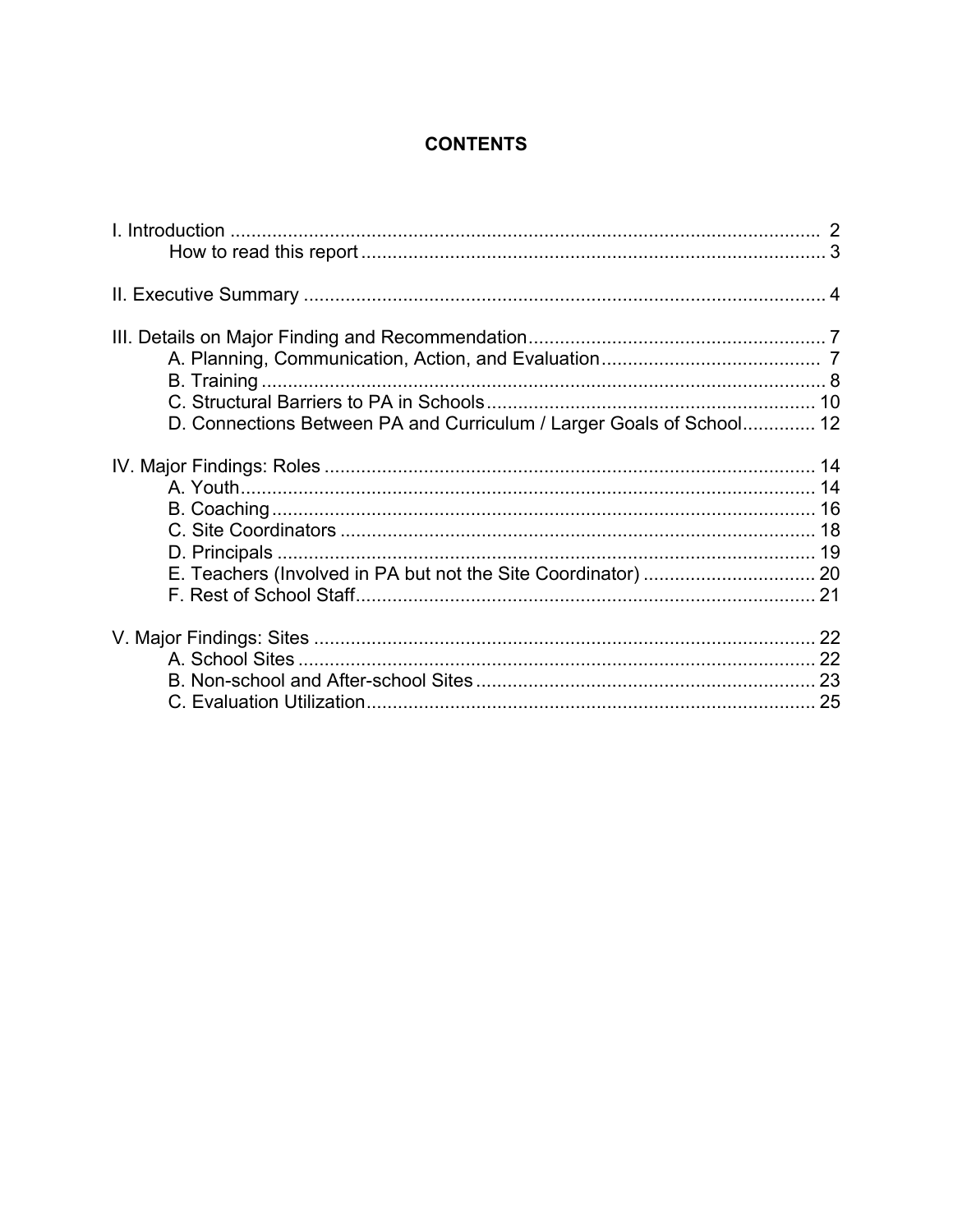# **I. INTRODUCTION**

This draft report builds upon what we have learned over the past three years of program evaluation of Public Achievement (PA).<sup>1</sup> While in previous years we had specific research foci (students, coaches, sites), this year we worked with regional staff to identify and evaluate their specific concerns. We therefore visited a range of sites– new, innovative, struggling, etc.—and the result is a set of findings that contains several topics. We also worked with staff to build capacity to do their own evaluation and on how to utilize our findings and recommendations.

This year we visited sites in Greater Kansas City, Minnesota, and Milwaukee. We did in-depth individual and group interviews with youth (98), coaches (64), principals (5), site coordinators (7), coach coordinators (5), teachers (12), Public Achievement staff (7), and others (2). We also observed Public Achievement in action.

We asked everyone to reflect on both "how Public Achievement is working at their site" and "what PA means to them in their lives, at school, at home, in the community, etc." Our goal was to listen– to the stories, accounts, and descriptions of Public Achievement. From these talks, we looked for patterns, themes, and issues within and across sites, and it is some of these that we include.

This report is not exhaustive of what is going on at all sites or at any one site. Everything is place, time, and person bound, and we don't generalize to all of PA. Rather our goal is to report what we saw and heard, and not to judge, conclude, or create expectations of "success" or "failure." This report is intended to invite conversations on the deeper purposes and meanings of PA so as to make it a stronger and more meaningful experience for the participants, for their schools or organizations and for their larger communities.

 $\overline{a}$ 

<span id="page-2-0"></span> $1$  Persons new to Public Achievement should read the Year 1 and Year 2 evaluation reports.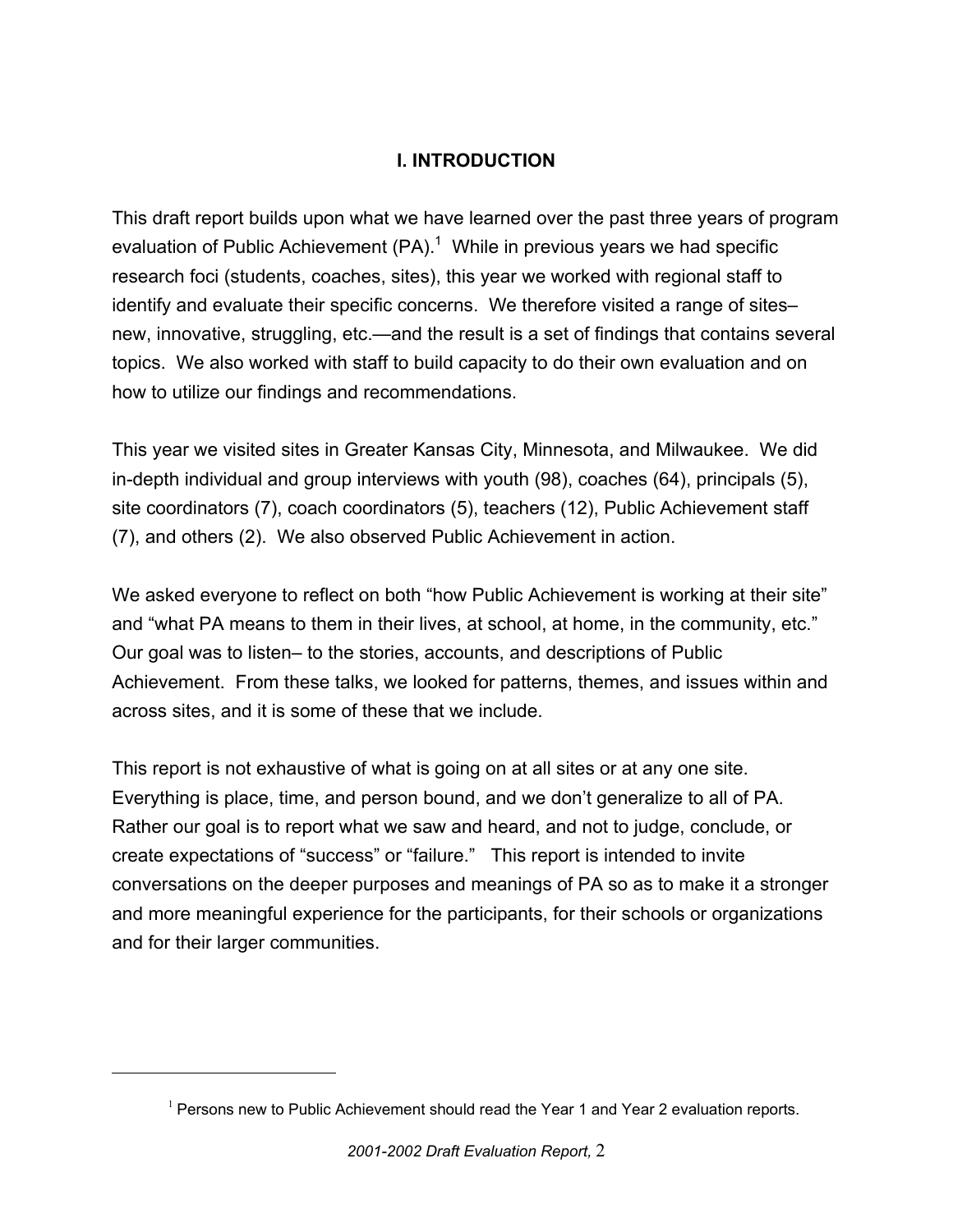#### **How to read this report**

This report is divided into five sections. The Executive Summary contains our major finding and recommendation for a more comprehensive and cooperative approach to program development. The next section provides detailed findings and recommendations for each element of the major finding. Sections Four and Five presents significant findings and recommendations for select PA roles and sites.

We have limited our recommendations for each section, leaving "blank" the final recommendation in each section as a way to encourage you to come up with your own recommendation based on these findings and on your unique experience with PA.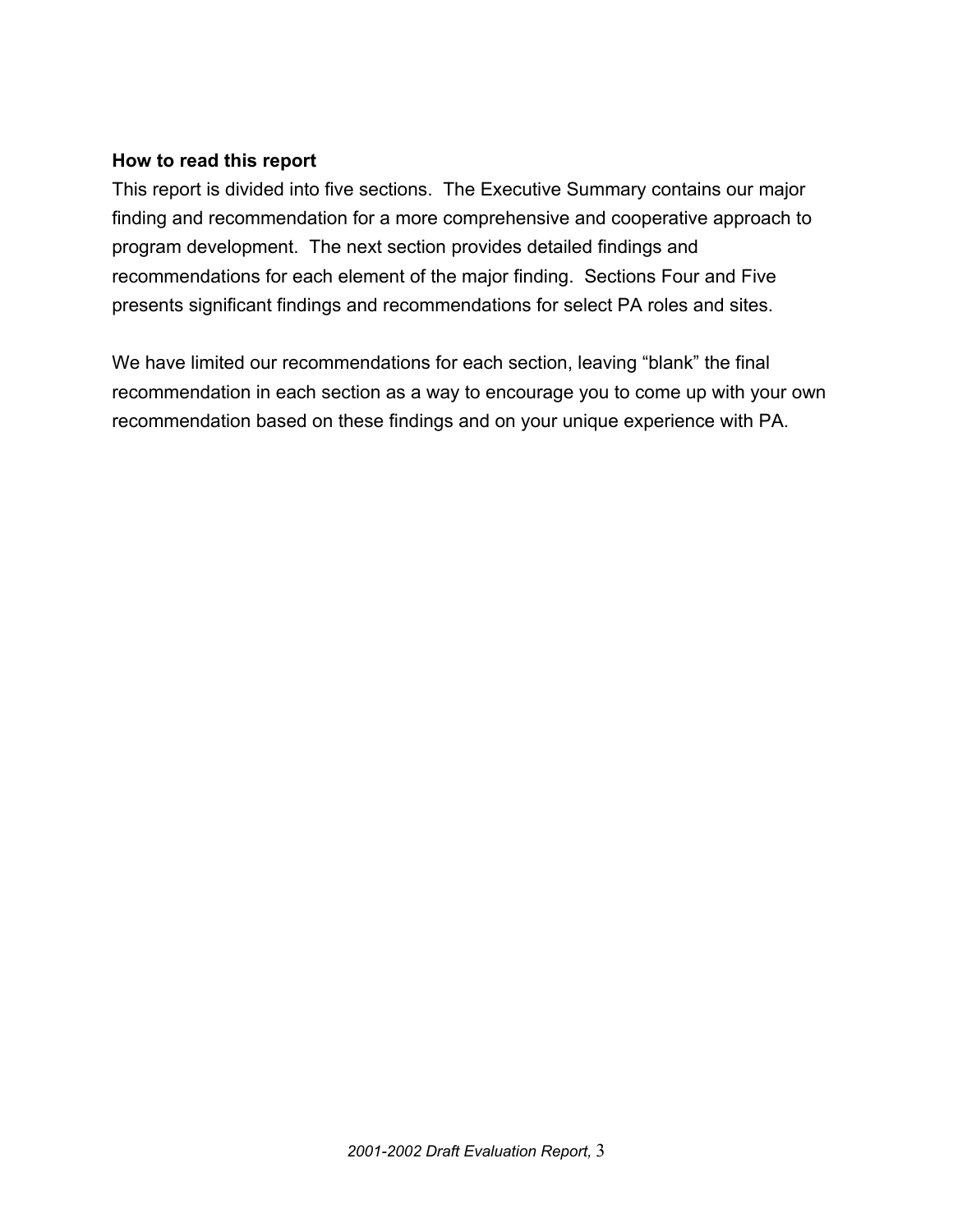# **II. EXECUTIVE SUMMARY**

This year our major recommendation is an imperative: **the need for a more comprehensive and cooperative approach to site program development**. We base this recommendation on our conclusion that Public Achievement is more effective for its participants and hosts when:

- A. PA is organized in such a way that reflection, evaluation, planning, and action are integrated, basic, and carried out regularly;
- B. Ongoing training is provided for all PA personnel (coach coordinators, coaches, site coordinator, regional staff) clarifying roles and mastering necessary skills;
- C. Structural constraints (e.g. time, organizational structures, and culture) are recognized, defined, and responded to;
- D. The connection between PA and a school or site's own mission and work is recognized and connected in ways that are transparent (especially, how PA fits with school district and state standards of student learning);
- E. All this work (A-D) should be done in conversation with and complementary to PA as a whole. This means integrating all of this into regional and national accountability, training, technical assistance, and support structures.

Each of these points is important and a necessary component of a fully flourishing PA site, but **each alone is insufficient**. Part of the recommendation calls for integration of these components.

We have seen how intentional planning and evaluation leads to site improvement. Intentional planning and evaluation strengthens and formalizes the critical relationship between the site coordinator and coach coordinator by clarifying roles, establishing clear communication, and setting goals. This process can go a long way towards preventing crisis as well as providing a framework to deal with emergent crisis. With planning and evaluation, people are more attuned to, can identify and can develop effective ways of responding to structural constraints. However, this work takes some skill and practice.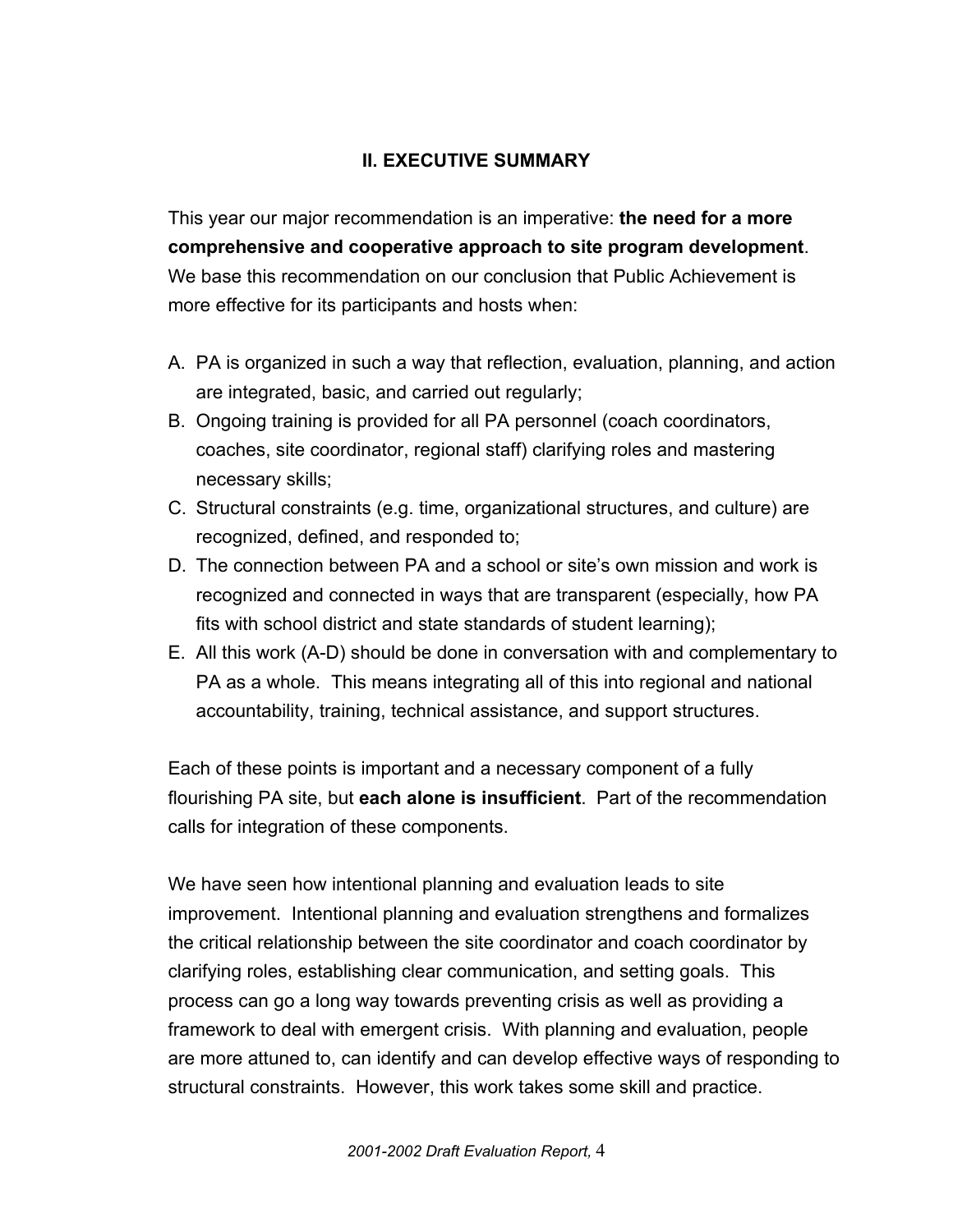Many people we talked to called for more and better training. This means establishing regular and systematic training for all major roles. While systematic training can definitely help individuals carry out their roles and can deal with structural constraints, it cannot change systems (you train people, not systems). For example, you cannot train individual site coordinators to change their job description to free up time to do PA. Such system change must be part of a coordinated effort with principals, PA staff, school districts and possibly outside funding agencies. Currently PA does not work at district or state levels, with curriculum, and does limited work with education schools.

Many teachers and site coordinators asked for ways to link PA with their school's mission as well as with district and state standards of learning. This lack of connection is an important structural constraint. Often, PA is seen as a program or add-on that takes time away from the "core work of the school." Making these connections transparent allows schools to recognize how PA "fits with" and enhances the core work of schools. $2^2$ 

In sum, this calls for **coordinated work**– within school sites, between sites, with regional staff and with districts. Coordinating this mutual work is the responsibility of regional and national staffs and should be formalized as part of regional and national accountability structures. This starts at the level of the site where, creating a work plan with goals and evaluative measures allows a site to hold itself accountable. This coordination also provides an accountability mechanism at the regional level. Sites let regional staff know what they are doing and can be clear about what forms of training and technical assistance they need. Regional and national staff $3$  should then be held accountable to provide the necessary training and technical assistance. It is important to note that sites and regions cannot be held accountable for program outcomes without appropriate training.

<span id="page-5-0"></span> $\overline{\phantom{a}}$  $2$  This idea also applies non-school and after school sites where PA is combined with existing youth programs (like the Girl Scouts or YWCA).

<span id="page-5-1"></span> $3\degree$ There is confusion among participants and some regional staff about what is the "national staff" or "national office" and their relationship to the Center for Democracy and Citizenship.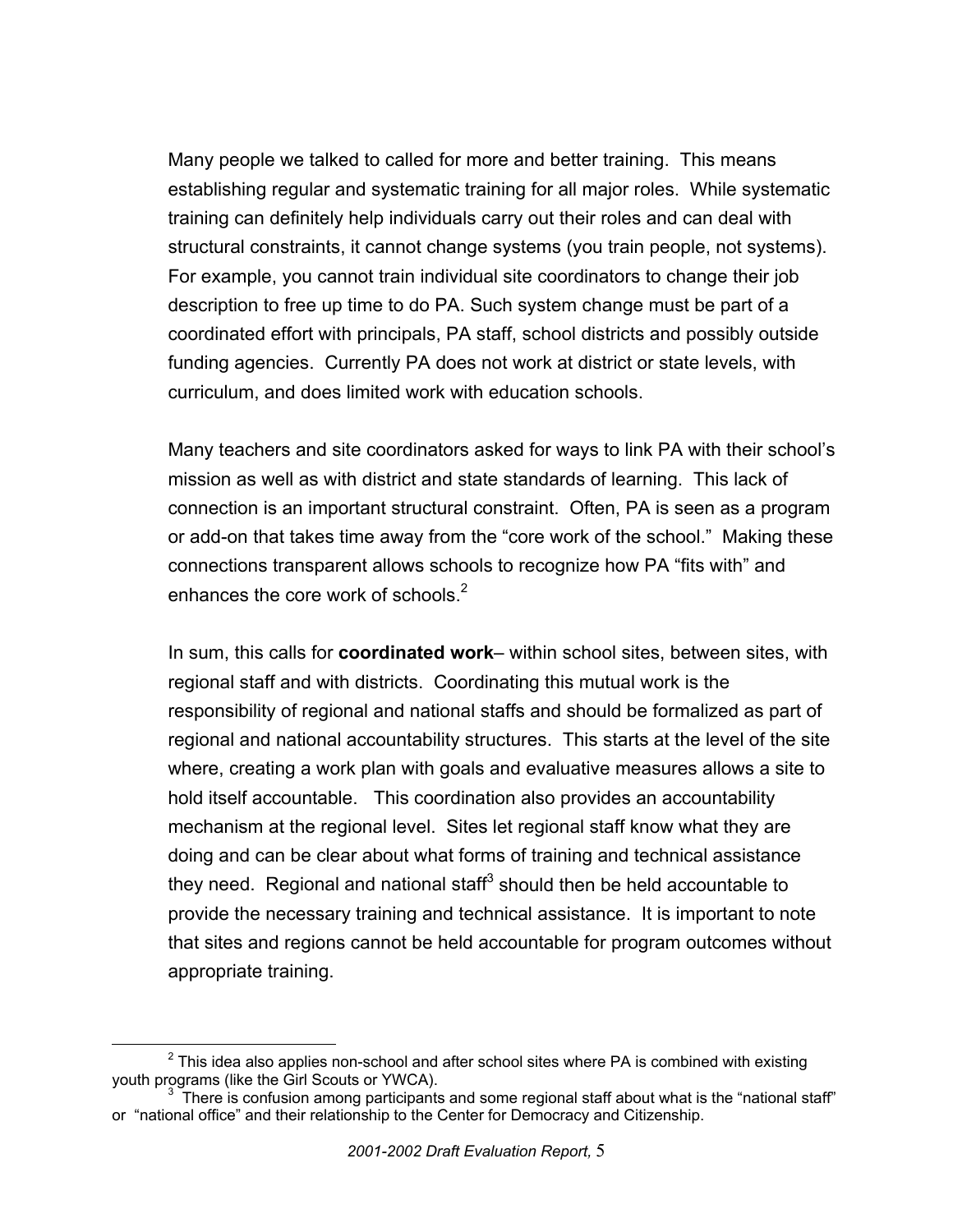However, there are many structural constraints that will not likely change regardless of individual planning, evaluation and training. To respond to these, calls for coordinated work among sites with regional and national staff workings together to devise strategies, marshal resources, and take action. Without such a response, PA is unlikely to be effective for participants and hosts.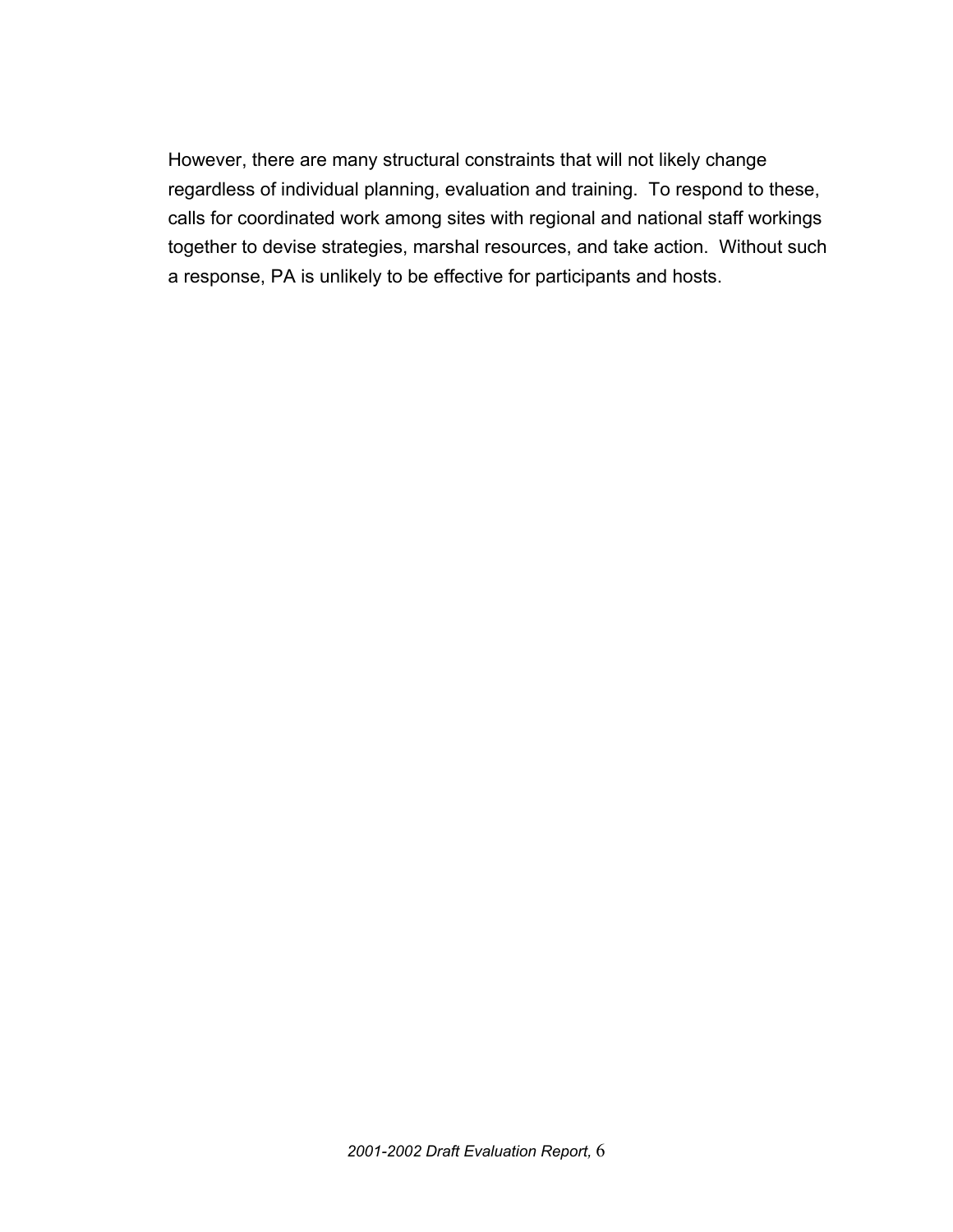# **III. DETAILS FOR MAJOR FINDING AND RECOMMENDATION**

# **A. Planning, Communication, Action, and Evaluation**

*"Things went really well this year. It was a big improvement from last year."* -PA Site Coordinator

# *Findings:*

- 1. *This year saw how intentional planning and evaluation made a difference at several sites in the quality of PA.* Some sites still do not do necessary planning and evaluation. Many of those who do take advantage of the June conference or the summer months to do this work. During the school year, most site teams have difficulty finding time to plan and evaluate.
- 2. Intentional planning and evaluation prevented "regular" crises and fires.At the most basic level, we saw significant improvement in the work of PA by sites that evaluated problems, assessed what was possible given local conditions, and devised and implemented new approaches and practices. Planning and evaluation allowed for more effective communication between coach and site coordinators.
- 3. Equally important, mid-year evaluation provided a way for struggling sites to rethink and change how they did PA. These evaluations helped both site and coach coordinators to agree on roles, responsibilities, and outcomes. This midyear work created the conditions for a substantive end of year evaluation where both site coordinator and coach coordinator could assess outcomes and make informed judgments as to whether to continue working together.

# *Recommendations:*

1. We recommend that **all site teams meet regularly for ongoing reflection, planning and evaluation.** Time must be made available for this during the school year. This work should be done in consultation with regional staff. This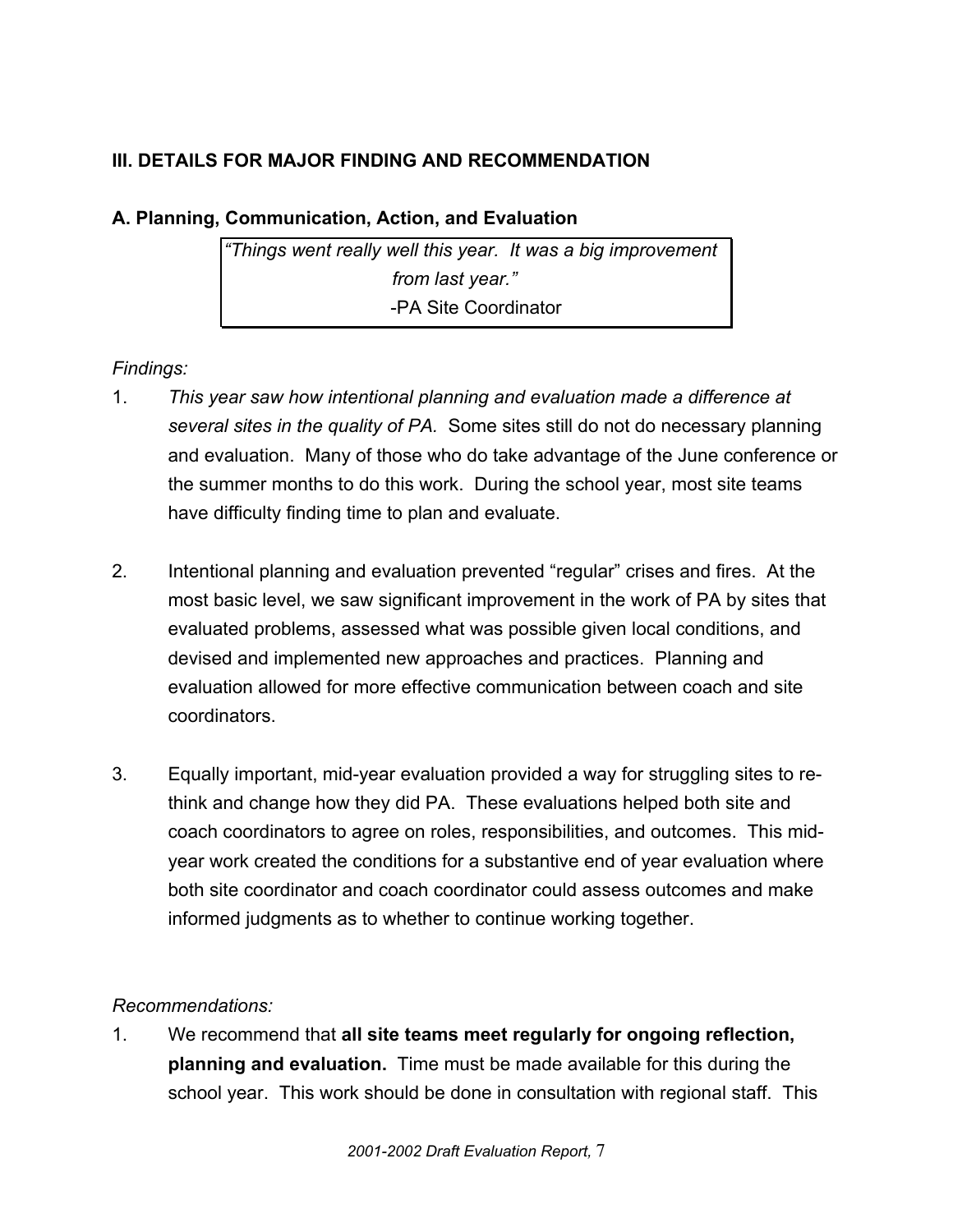process should be formalized in order to clearly define roles and responsibilities, set goals and develop ways to evaluate whether goals have been met. Greater Kansas City PA's compact and evaluation tools are good **instruments** for this. The challenge is to insure that they are useful and used.

**2.** We recommend that **dedicated resources be secured from school, PA, or external sources for site coordinators to be given sufficient time to do ongoing planning and evaluation** (in addition to basic program maintenance). This could take the form of revising job descriptions, paying for substitutes, hiring new personnel, using volunteers, or dedicating an administrative fiscal augmentation, etc.

**3.** \_\_\_\_\_\_\_\_\_\_\_\_\_\_\_\_\_\_\_\_\_\_\_\_\_\_\_\_\_\_\_\_\_\_\_\_\_\_\_\_\_\_\_\_\_\_\_\_\_\_\_\_\_\_\_\_

### **B. Training**

"*Does PA offer any training on how to be a site coordinator?"*  -PA Site Coordinator

#### *Findings:*

 $\overline{a}$ 

Last year we recommended that training should to be given to site coordinators and coach coordinators, while also refining and systematizing coach training. This has not been done at the national level. A consistent request from site coordinators, coach coordinators, teachers, coaches and regional staff was that they would like (better) training and more time for reflection on the work, and ways they might work together. Currently, PA focuses primarily on coach training.<sup>[4](#page-8-0)</sup> Training for other PA roles happens ad hoc, often by individual consultants. The result is inconsistent messages about the different PA roles

<span id="page-8-0"></span> <sup>4</sup> Our findings from last year on coach training still hold that "there are different styles and methods for the orientation, training, and on-going support of coaches across sites" and that "there is little evidence of systematic sharing of best practices for coach coordinators across sites."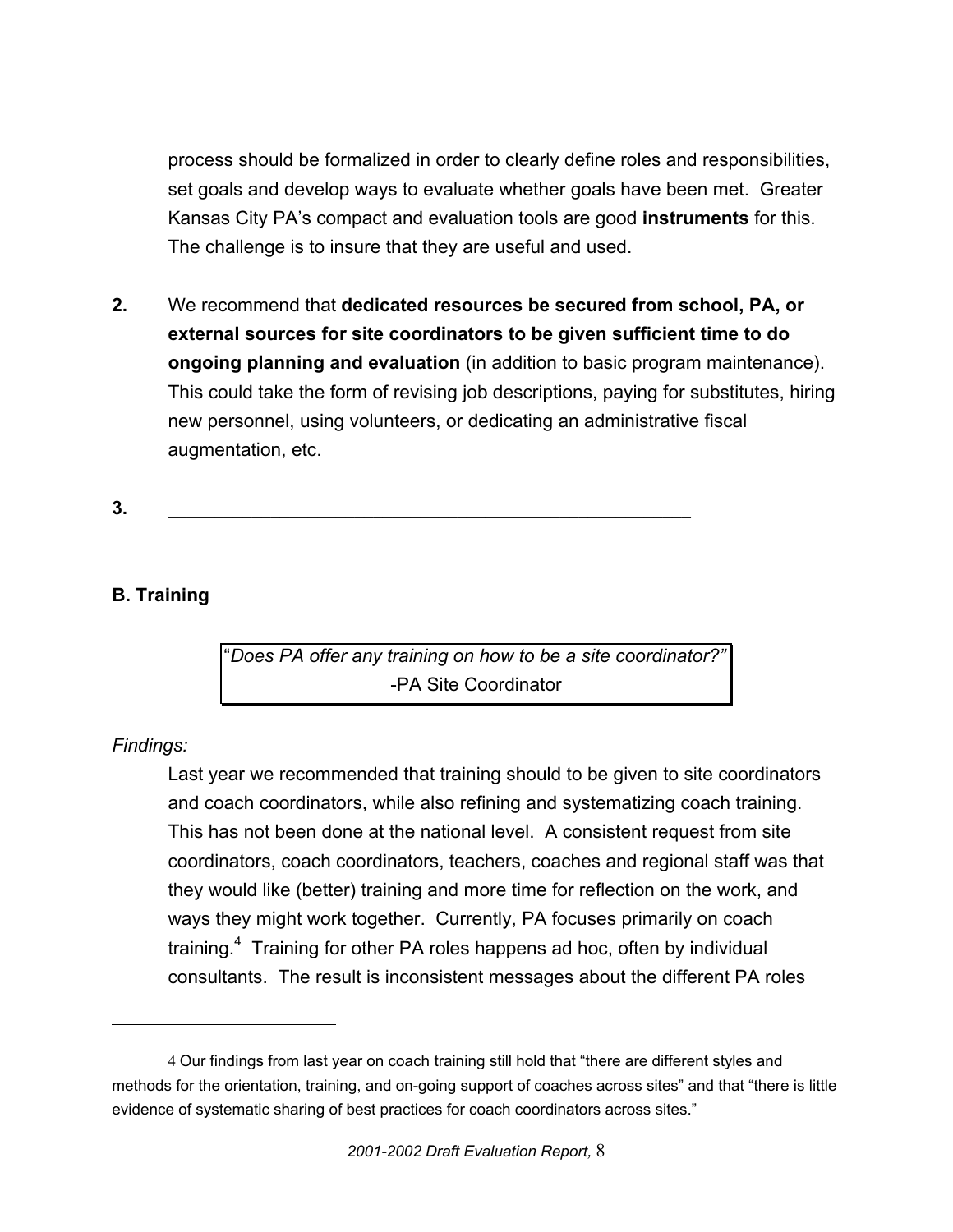and about how to train people to carry these out. Greater Kansas City Public Achievement's quarterly meetings for all Site Teams are training opportunities, and a good start. However these meetings are designed to cover many topics besides training.

- 1. We recommend that **regular (at least yearly) training opportunities be made available to all of the major roles in PA (including training of trainers).** Regular training should be carried out at the regional and national levels and should be part of regional and national accountability, including evaluation.
- 2. Before instituting such training, **national PA should convene a group of practitioners from** *all* **regions to deliberate and decide on role clarity and core training** for coaches, coach coordinators, site coordinators, and possibly faculty and principals. In addition there should be a menu of training options for sites to tailor to their particular contexts and support should be give to co-create alternative training curricula, pedagogy, and practices.
- 3. We recommend that **youth take an active role in at least the training of coaches (and possibly teachers).**
- 4. \_\_\_\_\_\_\_\_\_\_\_\_\_\_\_\_\_\_\_\_\_\_\_\_\_\_\_\_\_\_\_\_\_\_\_\_\_\_\_\_\_\_\_\_\_\_\_\_\_\_\_\_\_\_\_\_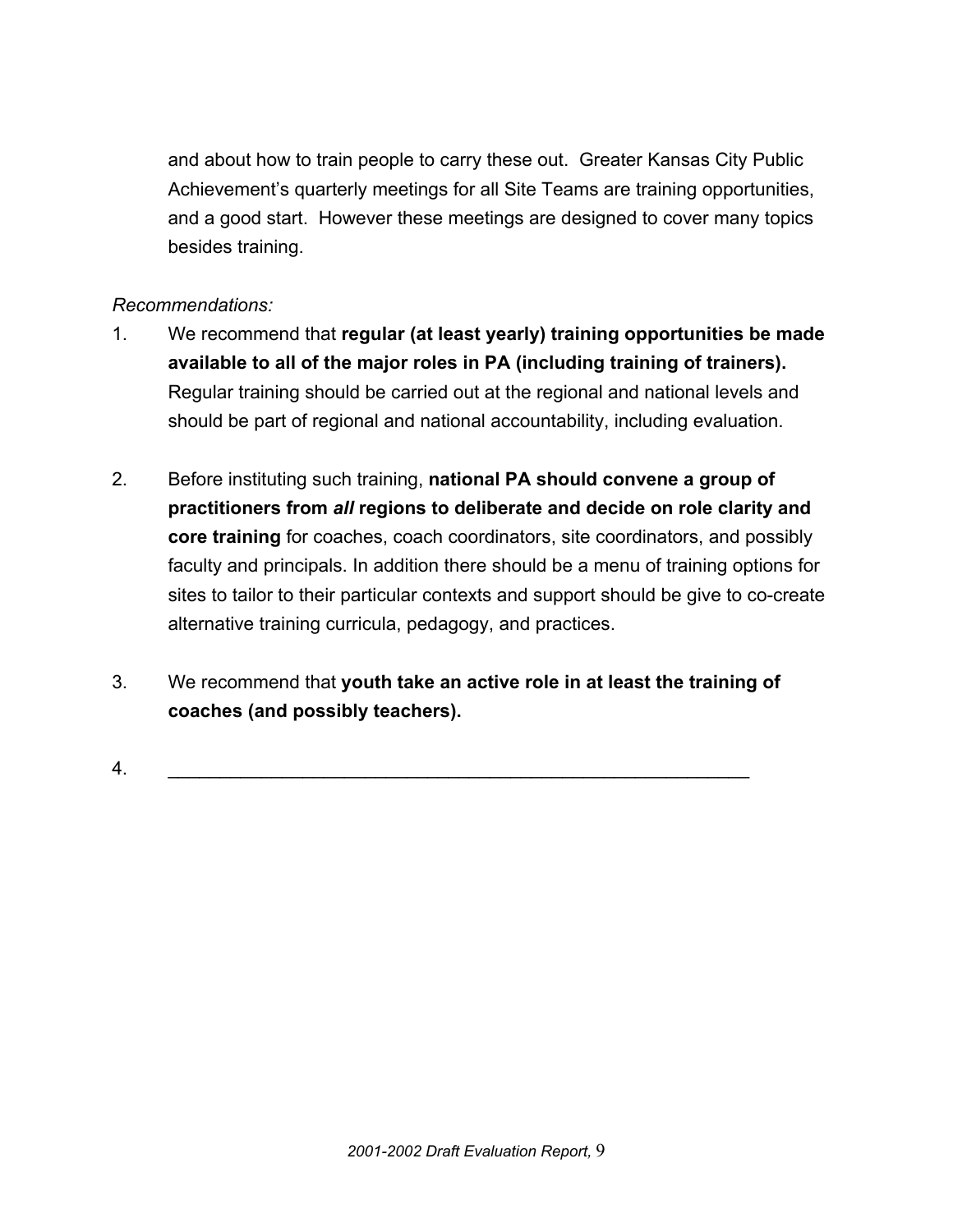# **C. Structural Barriers to PA in Schools**

"*I never have enough time to do the work I need to improve PA."* -PA Site Coordinator

#### *Findings:*

There are structural constraints in schools that make PA difficult to carry out, sustain and deepen over time (see last year's report for a detailed account of structural constraints). Again this year we saw the structural constraints (organization, practices, culture, etc.) that contribute to creating fires or crises at sites and among regions. We heard how these crises occur and how certain sites worked intentionally to change them.

- 1. PA seems to continually create crises or fires (i.e. conflict of schedules, restricted time and space) This is expected for several reasons:
	- a. PA involves coordinating three distinct groups of people– students, coaches, and teachers, each with their own calendars and schedules. The logistical work needed to coordinate these three sets of players requires significant time, willingness, and clear communication among participants. There is inherent potential for things to go wrong given this complex arrangement.
	- b. School organization, practices, and culture all create "crises" in how PA fits into the school and is carried out in practice. PA challenges regular school scheduling since students are beyond the regular supervision of teachers, move to different places within the building, work in difficult spaces (hallways, cafeteria, auditorium), etc.
	- c. Site Coordinators often do PA in addition to full time responsibilities and with limited resources. This means that they have little time to attend to PA, and "fires"—everyday problems—require much of their time. Through Public Achievement's expansion into non-school sites, we have seen how it operates under different organizational, cultural and other, constraints. One major difference is that the site and/or coach coordinator roles at many non-school sites was included as part of their regular job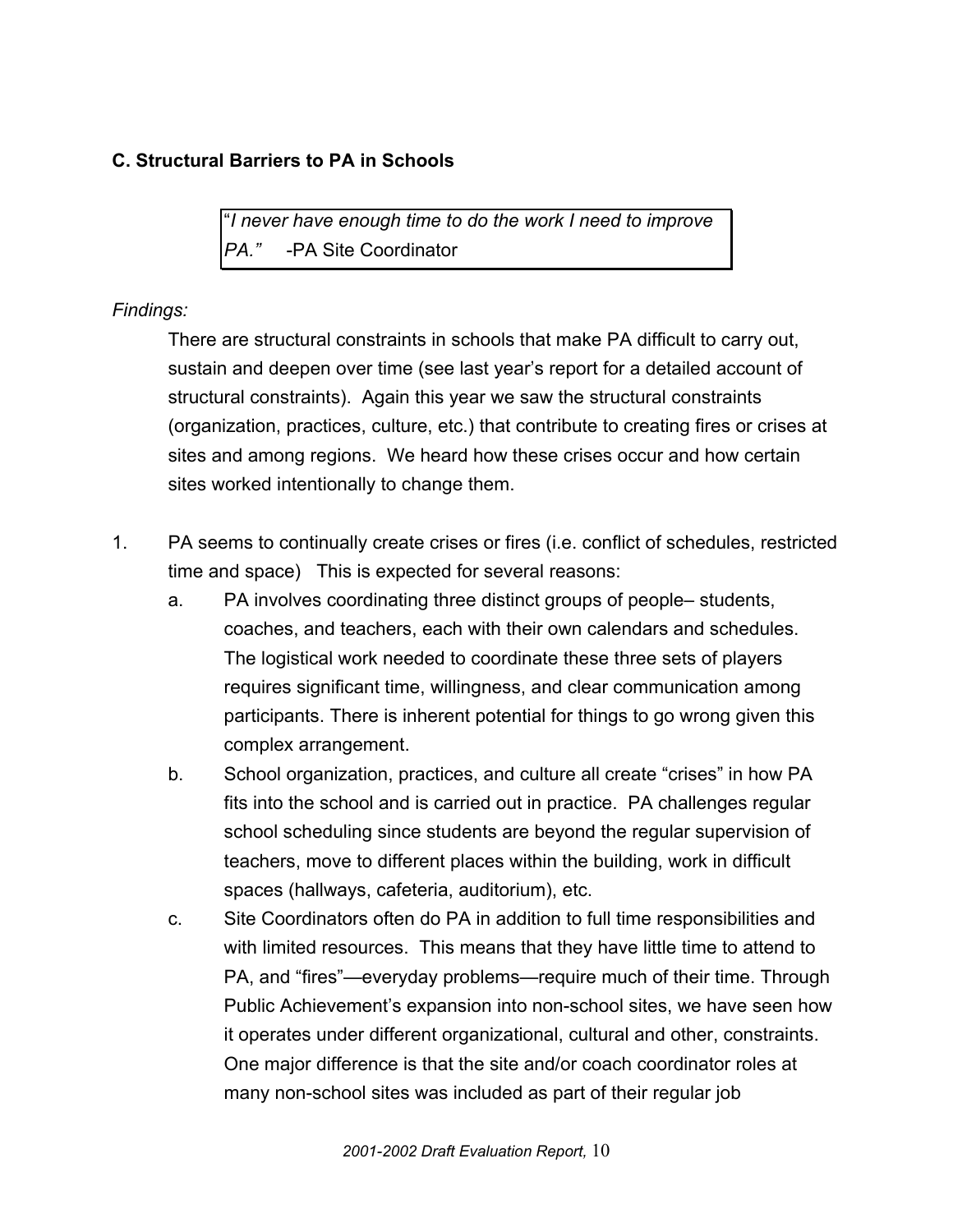description.

d. Regional staff spend considerable time responding to crises, e.g. coach coordinating, site coordinating, substitute coaching, driving people to events, etc. They hold themselves responsible for making PA work at each site everyday and therefore stand ready to and try to actually take over at sites when "things fall apart."

# *Recommendations:*

- 1. We recommend that **sites continue to formalize planning and evaluation as a regular part of what sites do.** This could provide a framework for dealing with emergent crises by clarifying site and other roles and responsibilities and could offer a way for sites to set local outcomes and assess their performance.
- 2. We recommend that **National PA co-create with regions and sites clear guidelines for all major PA roles.** Again, this will help delineate who is responsible for emergent crises. This will also help integrate these responsibilities (or a realistic assessment of these responsibilities) into the position descriptions of participants at each school site.
- 3. We recommend that **regional staffs and sites take an inventory of "crises" in schools in order to create a list of "expected problems" and possible strategies.** We further recommend that site teams and Public Achievement staff make an inventory of the organizational, cultural, managerial, and time constraints that shape and have consequence for Public Achievement at their site. Technical assistance from national and regional offices should be provided to help site teams determine which constraints are reasonable, possible, and practicable to take on.

4. \_\_\_\_\_\_\_\_\_\_\_\_\_\_\_\_\_\_\_\_\_\_\_\_\_\_\_\_\_\_\_\_\_\_\_\_\_\_\_\_\_\_\_\_\_\_\_\_\_\_\_\_\_\_\_\_\_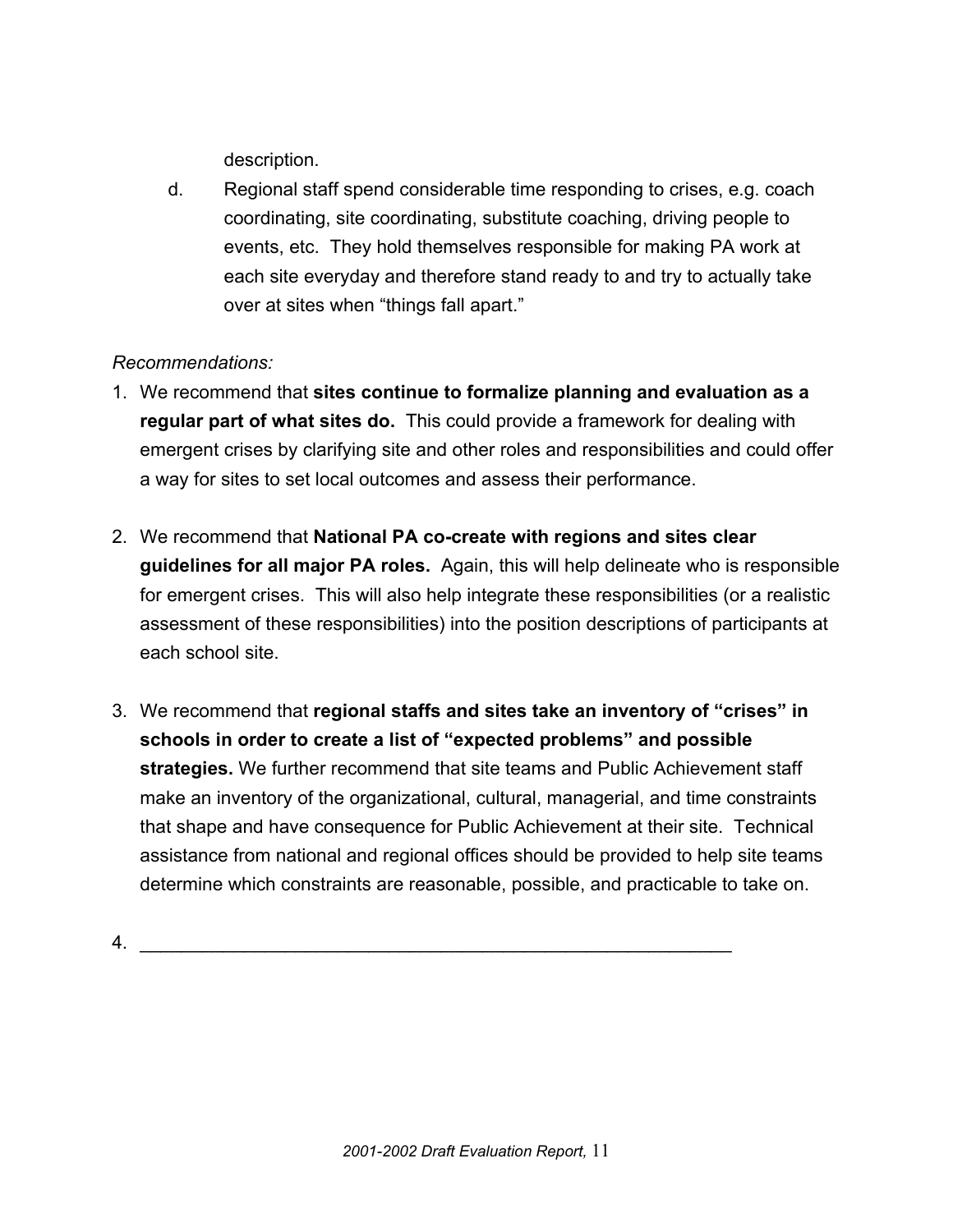**D. There is a Lack of Clarity About How Public Achievement Enhances Schools' Efforts to Meet Required and Recommended Local, State, and National Standards of Student Learning**

> "*I am giving up 17 class periods for Public Achievement, how do I know my kids are getting something out of it?*" -Teacher

#### *Findings:*

Schools today are under increasing pressure to meet state and school district performance mandates. Many teachers struggle to find the connections between PA and their school's curriculum, and without such, they find it difficult to justify the amount of time students participate in PA. Yet teachers continue to support PA because they understand the pedagogic and personal benefits for students and themselves. Young people consistently demonstrated to us the breath and depth of their learning, including knowledge (e.g. about their focal issue, issues in their communities, how power operates), skills (e.g. plan projects, work in a group, write letters, talk with adults) and greater self-confidence and efficacy (e.g. "I can speak my mind," "I can do things"). Typically, this learning is not documented in PA and therefore the faculty (especially those not directly involved) may not recognize it. Students indicated that they would like to be recognized both for their work and learning resulting from their PA participation.

#### *Recommendations:*

1. We recommend that **the national office make explicit PA pedagogy and learning outcomes.** PA should be put into conversation with experiential education (service-learning, action learning). Clarifying the similarities and differences between and among these and PA is one way that teachers may understand Public Achievement and come to see it as a legitimate and effective approach to teaching and learning. The following actions could be taken: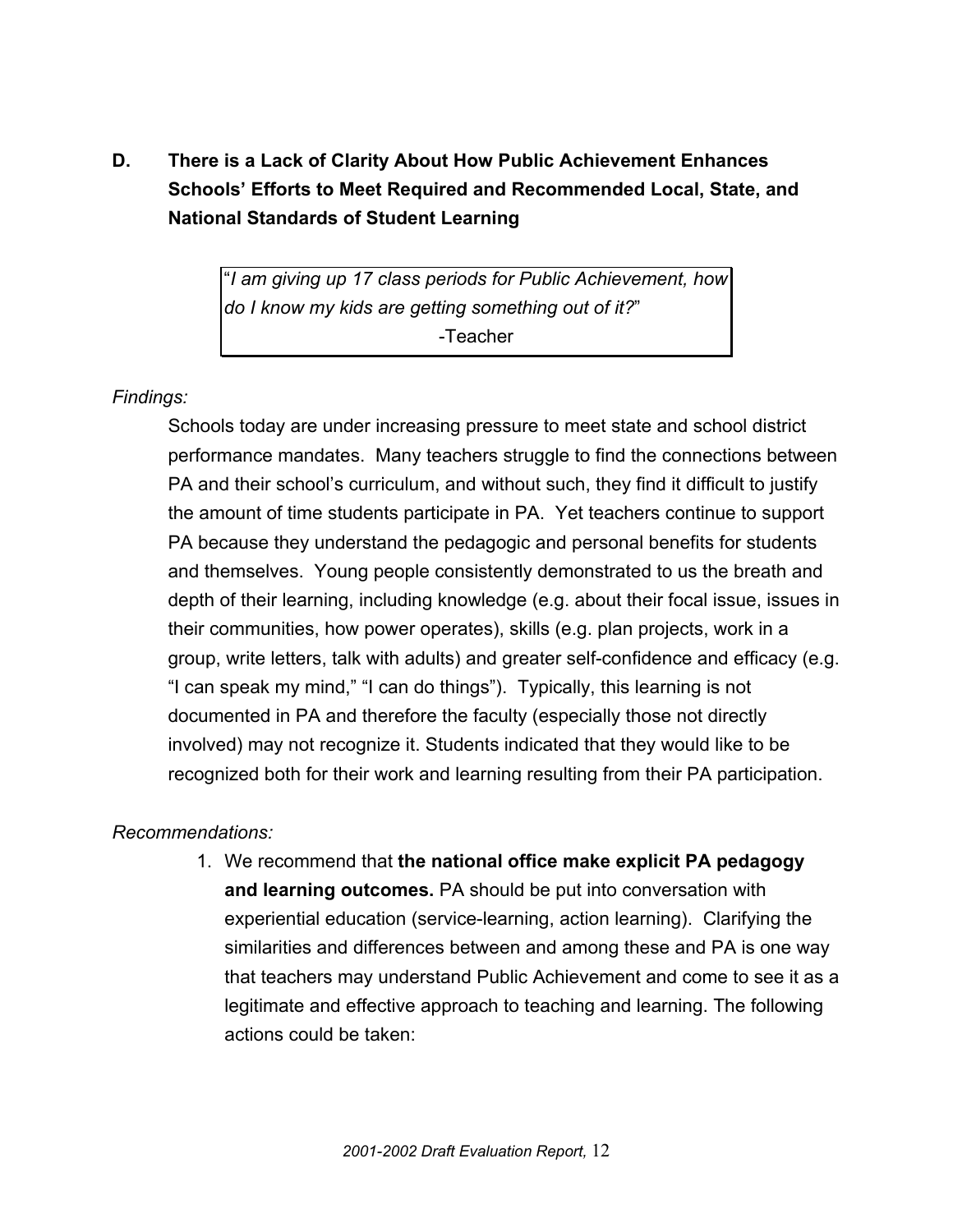- $X$  National and regional offices make available to sites national, $5$ state, and district learning outcomes that PA is well designed to meet.
- Χ From these, individual schools can specify learning outcomes for their school.
- Χ Each school can then engage PA coach coordinators and coaches to name and document these. This will ensure the academic relevance of PA.<sup>[6](#page-13-1)</sup>
- 2. To prevent PA from becoming simply another "program," curriculum or service experience, we recommend **regional and national offices develop and conduct school in-services for teachers and staff on the Public Achievement pedagogy.** In-service should include the ways PA can enhance a school's current curriculum and meet the district and state learning outcomes. In addition, such meetings will give faculty an idea of how PA works and what to expect from coaches and students. Importantly, such meeting could facilitate the integration of PA into the larger ethos, practices, and life of the school.

 $3.$ 

<u>.</u>

<span id="page-13-0"></span><sup>&</sup>lt;sup>5</sup> A national standard of student learning such as SCANS: Secretary's Commission on Achieving Necessary Skills can serve as a guide to developing PA standards of student learning.

<span id="page-13-1"></span> <sup>6</sup> A cautionary note: we need to be careful not to make PA "like school." These standards should be used as an evaluation tool not as a requirement or grade.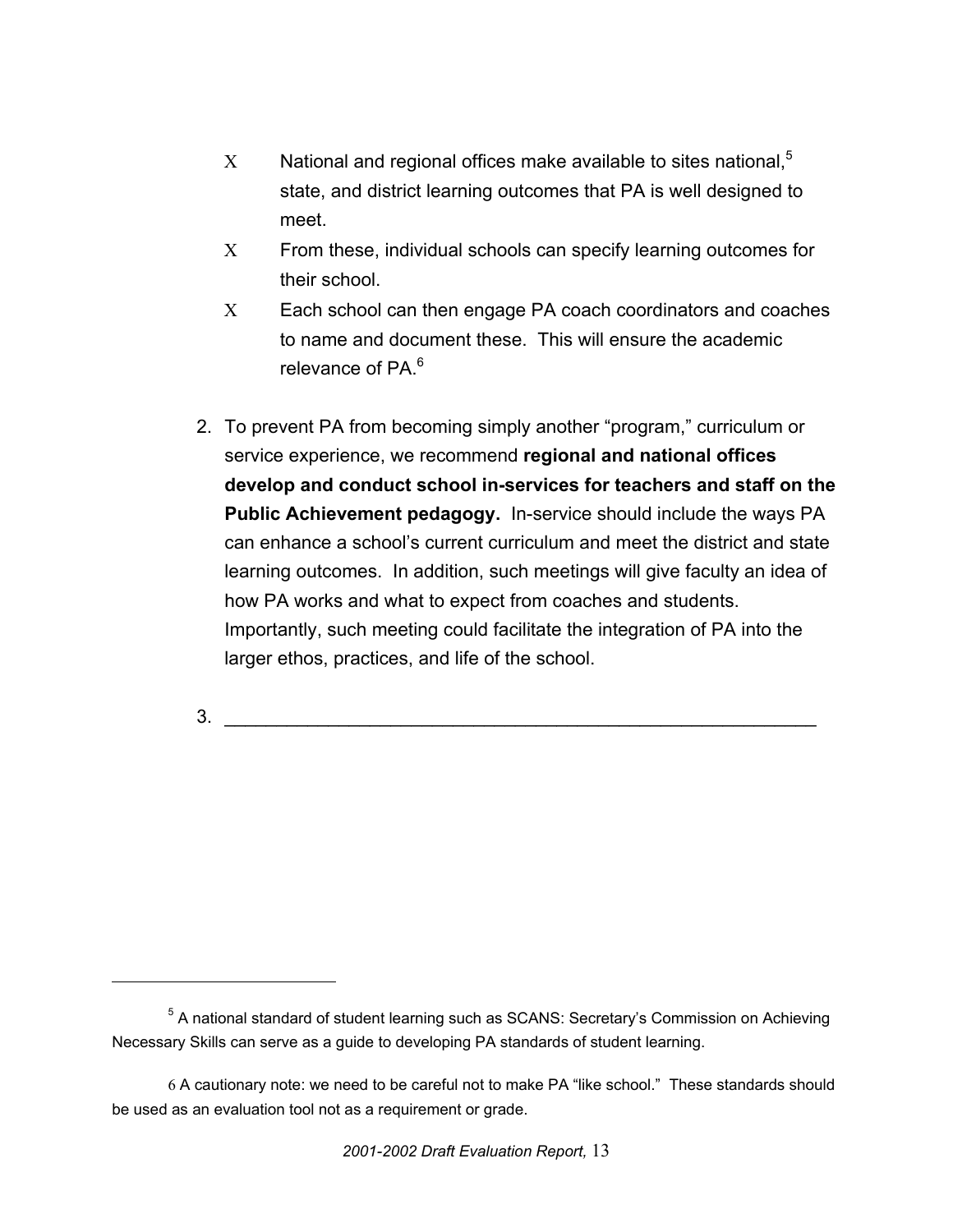### **IV. MAJOR FINDINGS: ROLES**

There are many roles in Public Achievement– youth team member, coach, coach coordinator, site coordinator and the like. These roles are constituted by expectations (how the role should be carried out), practices (how this role is carried out), evaluation (was the role carried out well or poorly), the particular context of the work (site), the structural position of the role within the site, and the personality of the individual taking on the role.

#### **A. Youth**

As before, the youth we interviewed and observed this year again taught us how Public Achievement can be a profound experience for them. PA remains a place and time where young people can accomplish meaningful work while enriching their understanding of self, others, family, school, community, and becoming more knowledgeable, skillful, and changing how other adults and young people see them.

#### *Findings:*

1. Interviews with young people highlighted Public Achievement as a protected space where young people experience themselves as free to express their ideas, and not be "put-down" by other young people.

> "In PA you get to be yourself and speak your mind. Even if your friends have other opinions it doesn't mean yours is wrong." "It is the idea itself that counts not who said it."

- 2. PA is a chance for young people to show their school and community that they can accomplish real goals. Young people told us that they are often viewed as "problems" and sources of concern. Young people understood their involvement in PA as a way to illustrate how they can make a difference to their school, community, family and the larger world.
- 3. Young people continue to tell us that PA projects are important. The opportunity to work on and accomplish a meaningful project makes the PA experience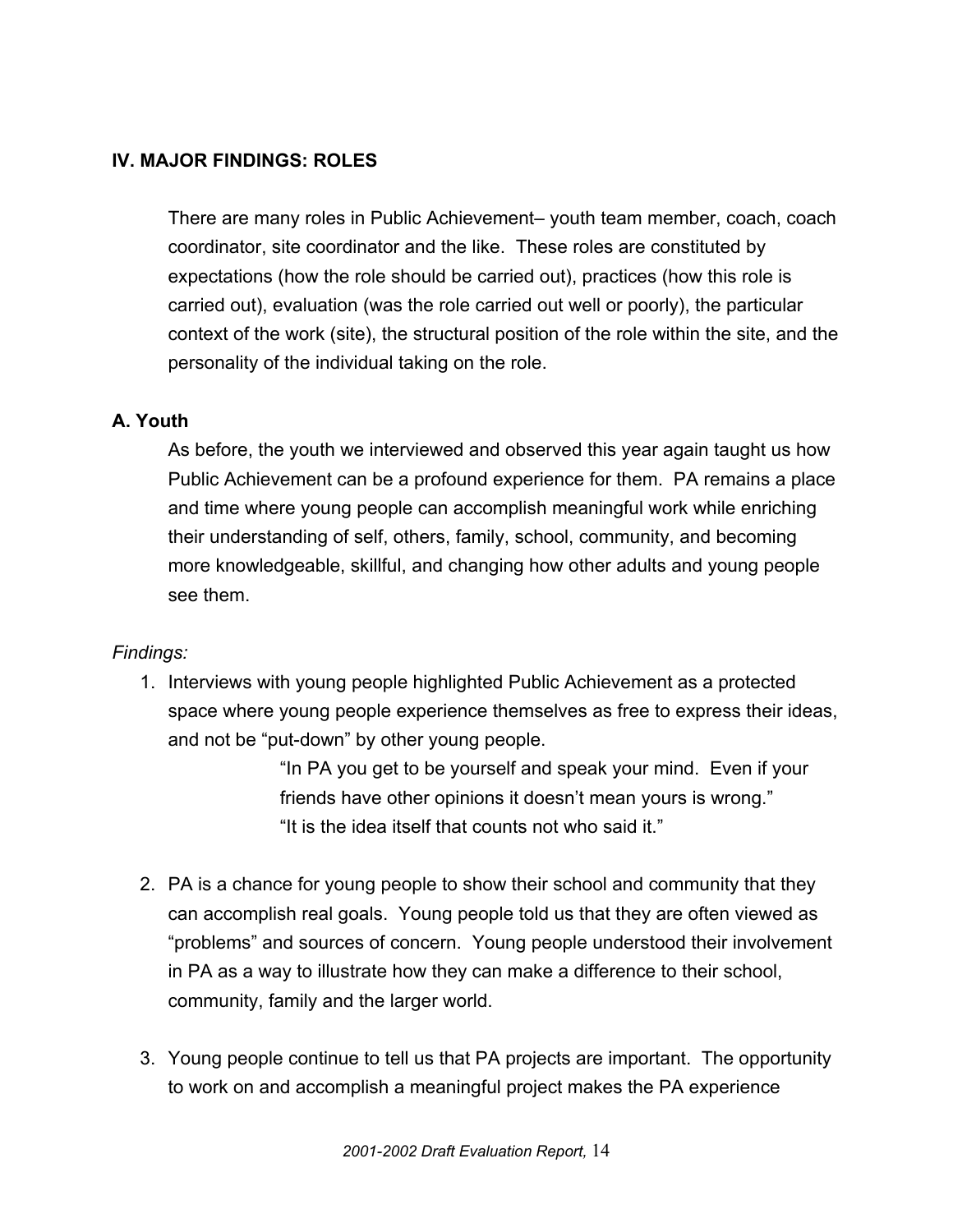unique in contrast to most of school. Youth recognized that when adults did too much work and/or created projects for them the project was no longer theirs. To them, having ownership means they do it themselves, with adult support, whether or not they complete the work. "Success" does not necessarily mean finishing the work. Not finishing too has learning value. This is a tension for adults who don't want to let kids "fail" (i.e. not complete the project).

- "In PA you get to set your own goals and it is ok to mess up."
- The high point of PA was "finishing the projects" and that everyone participated in some way.
- "My group really wants to get something done."
- 4. Few youth we interviewed had mastery over PA's core concepts. Those that did could use concepts to reflect on their work and had a more sophisticated interpretation of the work, world and themselves. PA core concepts provide a meaningful frame for reflection. When used as such, young people developed a deeper understanding of their PA experience and what they learned by participating in PA.
- 5. Youth continue to say how important it is for them to have good coaches. According to youth, good coaches are not "too nice" (so kids can't take advantage of them), need to listen and to care about the group and the group's project and come regularly and on-time throughout the whole year. Youth want to work with coaches but not have the coaches do the work for them. "We want coaches to help and to participate."
- 6. Young people told us that they do not always get recognized by the school, PA staff (site and regional), and other students for the PA work that they accomplished. They want to be noticed and recognized for what they accomplish in Public Achievement.

"Shouldn't we get an award for doing something?"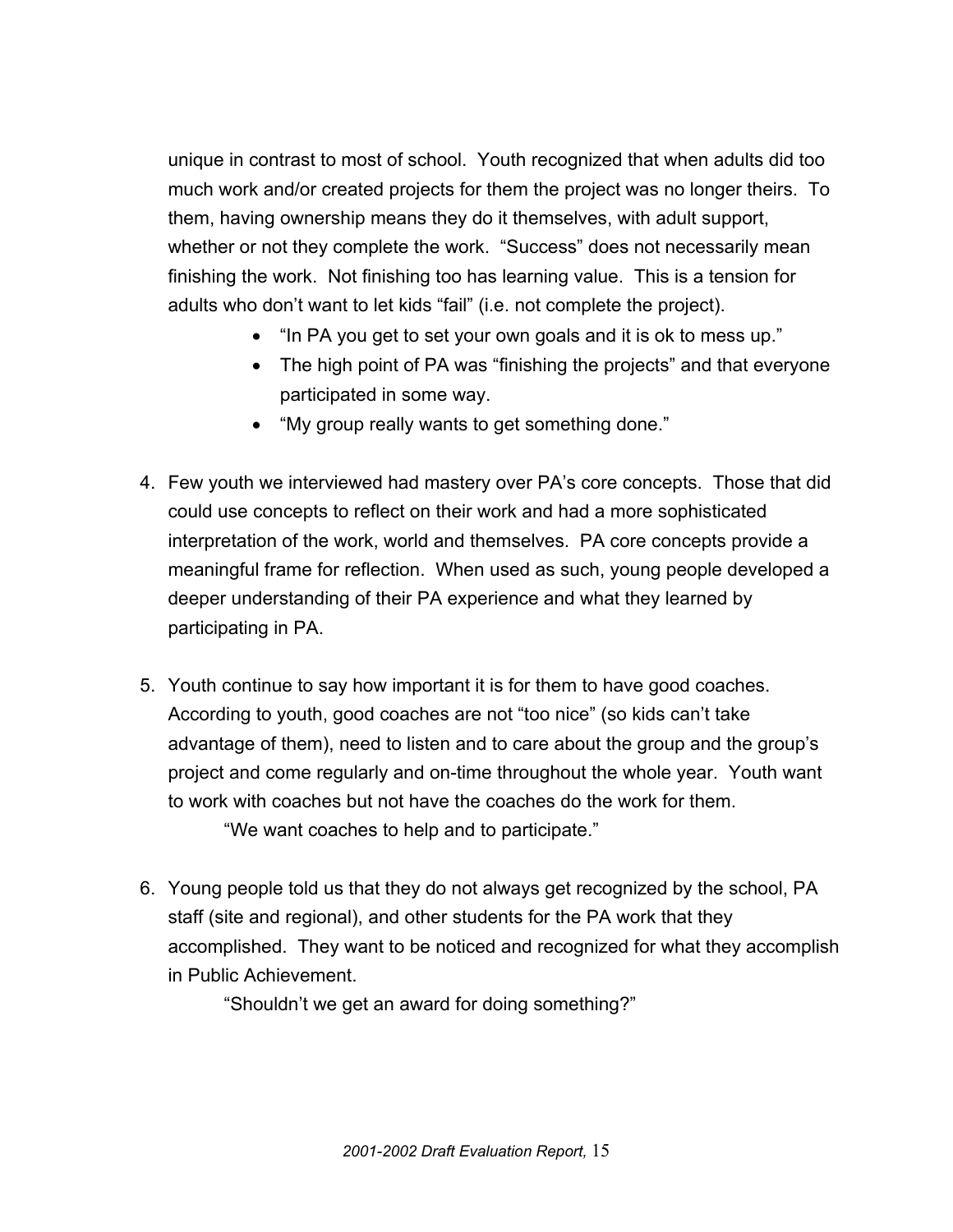### **B. Coaching**

Last year's evaluation focused on coaches. This year, most of those findings were confirmed. What follows highlights several problems that we saw this year and gives attention to several coaching innovations.

#### *Findings:*

- 1. Coach commitment and consistency is crucial. Commitment means both consistent attendance (youth were angry at coaches who missed any sessions) and caring about the group and the group's project (coaches were excited about being there, working with this group on this issue). At several sites there were serious problems when coaches missed numerous sessions. There were also problems at sites with co-coaches, where not **all** coaches attended every session. This year reinforced previous findings when PA participants told us that they want coaches to come to every PA session and to engage in the project with them. For them, this is a "good" coach.
- 2. Coach orientation is crucial. At several sites, coaches were not given full information about PA or proper training on how to do PA. The coaches' anger over how they were introduced to PA spilled over into their work with students, resulting in poor practice and anger by both coaches and youth.
- 3. There is still an absence of meaningful reflection. There was the lack of guided reflection with fellow coaches and with youth. Where coach coordinators concentrated on PA reflection (MCTC, Girl's Project, Wyandotte Neighborhood Corps) their coaches were far better able to articulate the deeper meanings of coaching for themselves and for the group.

#### *Coaching Innovations*

1. Coaches participate in PA before taking on the coaching role. At MCTC, coaches participated in their own issue groups before beginning coaching. These coaches had a much better understanding of PA and PA practices. Nonetheless, even many of these coaches felt heightened frustrations coaching their own groups because they had experienced what PA could be. Many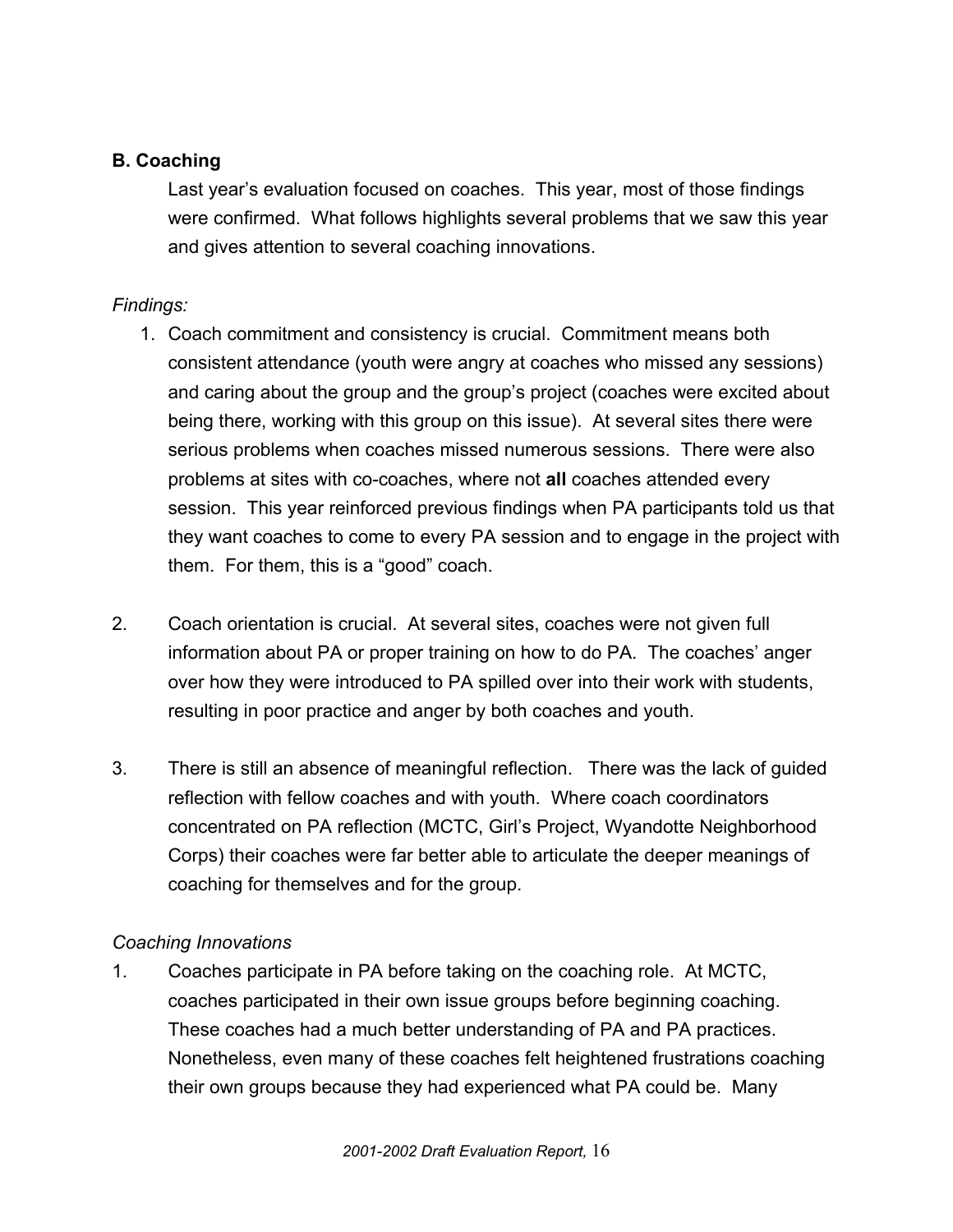struggled with expectations about what makes a "successful" group and "successful" coaching, in contrast to coaches without prior PA involvement, who simply tried to do their best.

2. Self-coached groups. Hartford University School introduced the innovation that PA is carried out four days per week. The first semester coaches met with PA groups twice per week, and young people worked by themselves the other two. Due to an administrative error, there were no coaches during the spring semester. Youth groups accomplished significant projects based on considerable research *without coaches.* Observed groups ran their own meetings effectively, were engaged and on-task.

However, young people stated that they wanted adults to know what they were doing and could use more adult help at times. They also had problems with intra-group conflicts. These youth also had not reflected on their own learning– about skills, themselves and the world. This finding points to the need to have some kind of coach role to attend to group dynamics, reflection and evaluation.

3. Parent coaches. PA was included as part of a St. Stephen's Church (MN) faith formation program with parents as coaches. These particular parents proved to be capable coaches with sophisticated understandings of their role. Young people accepted them, while suggesting that they could have made more progress and had a different type of experience with non-parent coaches.

- 1. We recommend that **PA continue experimenting with innovative approaches to coaching**. These efforts should be carefully evaluated and considered before being diffused throughout the PA network.
- 2. We recommend that **youth take an active role in at least the training of coaches (and possibly teachers).**
- 3. \_\_\_\_\_\_\_\_\_\_\_\_\_\_\_\_\_\_\_\_\_\_\_\_\_\_\_\_\_\_\_\_\_\_\_\_\_\_\_\_\_\_\_\_\_\_\_\_\_\_\_\_\_\_\_\_\_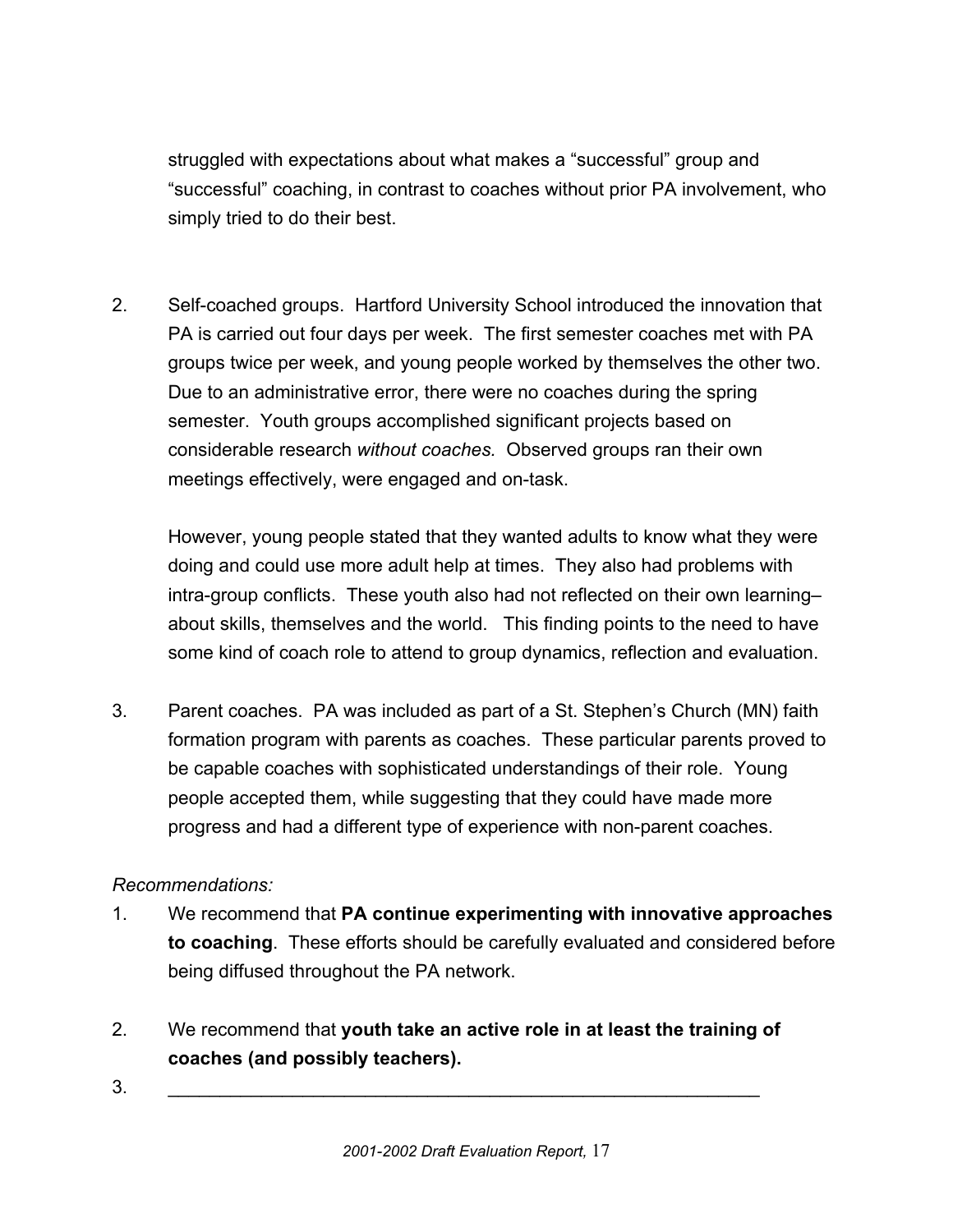# **C. Site Coordinators**

# *Findings:*

- 1. We heard (again) the difficulties of being a site coordinator, and how these difficulties are magnified when the site coordinator is also a teacher. All the site coordinators we met were working hard for PA at their site. Several reported feeling "tired" or "burned out." This confirmed last year's finding concerning how role tensions and other structural (organizational, cultural, etc.) constraints contribute to burn out.
- 2. Many site coordinators want to involve others in their school, but find this difficult. They are in a double-bind– the structural constraints of schools make it difficult to involve others **and** it is difficult to address structural constraints without involving others. John F. Kennedy Elementary uses a team approach that allows for coverage so that one site coordinator is available for de-briefings, meetings, etc.

- 1. We recommend that **dedicated resources be secured from school, PA, or external sources for site coordinators to be given sufficient time to do ongoing planning and evaluation (in addition to basic program maintenance).** This could take the form of revising job descriptions, paying for substitutes, hiring new personnel, using volunteers, or dedicating an administrative fiscal augmentation, etc.
- 2. We recommend that **PA investigate the ways in which PA contributes to and may help prevent site coordinator "burn out."**
- 3. \_\_\_\_\_\_\_\_\_\_\_\_\_\_\_\_\_\_\_\_\_\_\_\_\_\_\_\_\_\_\_\_\_\_\_\_\_\_\_\_\_\_\_\_\_\_\_\_\_\_\_\_\_\_\_\_\_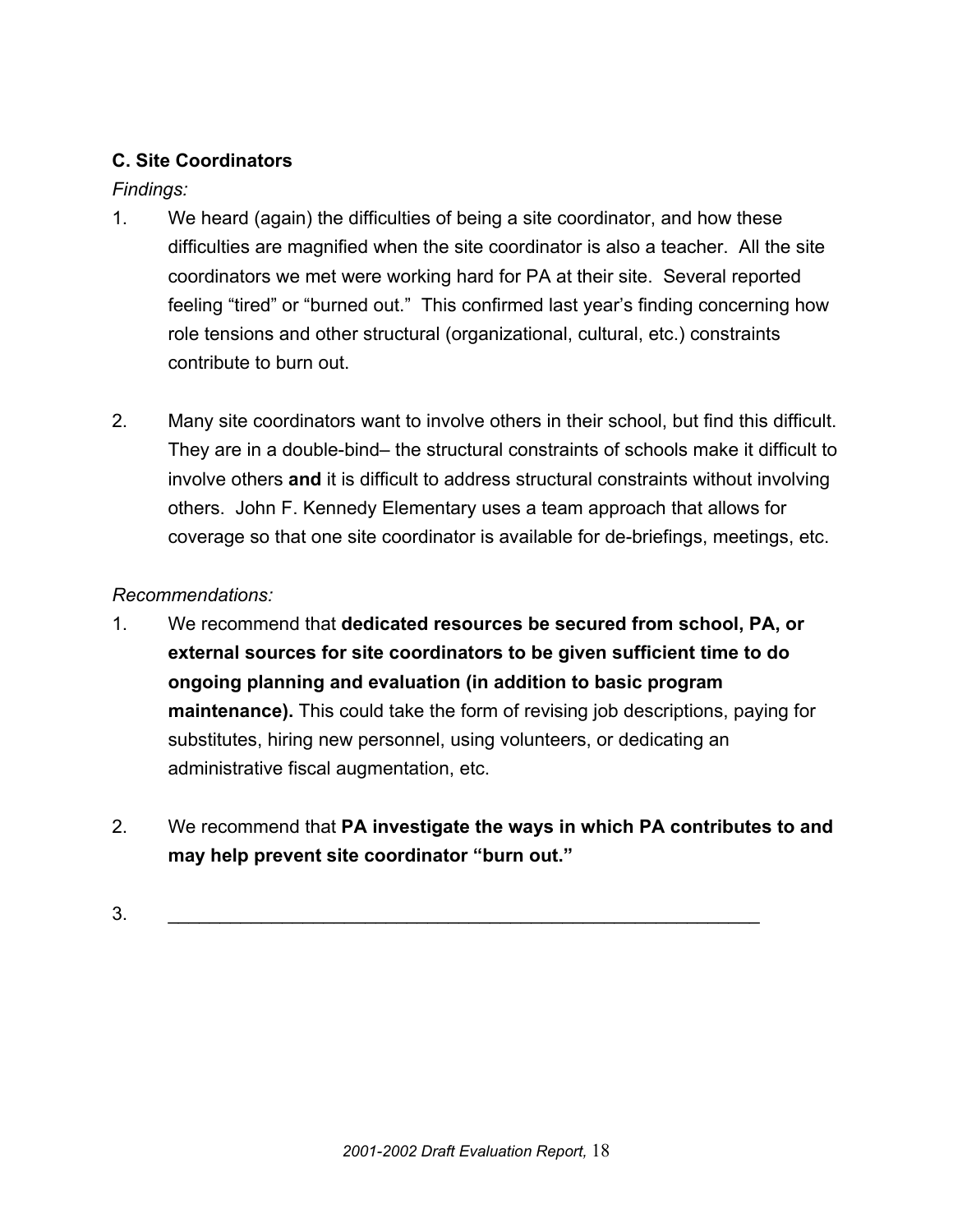### **D. Principals**

*Findings:*

- 1. As is well known and obvious, principals play a crucial role sustaining Public Achievement. They determine if PA will continue in their school and how much assistance the school will provide to make PA viable and successful. Principals have more power over structural constraints such as schedule (time), job descriptions, space, etc.
- 2. This year, we heard three primary reasons why principals come to support PA: it fits with their overall educational philosophy for the school, their goals for their school, and/or the student participants convince the principals and faculty by their PA work.
- 3. The national evaluators have often facilitated the first meeting between a principal and the regional staff, due to local priorities and time constraints (crises, staffing). Principals can too easily grasp PA as a "program," curriculum or service, thus missing its profound invitation to the school and its people—young and adult, as well as to its pedagogy, practices, and curriculum.

# *Recommendations:*

- 1. We recommend that **regional staff should meet regularly to work with all local principals** so that PA is seen as a way to carry out the school's mission, goals, and principal's educational philosophy. This could take the form of regular regional "PA principal meetings."
- 2. PA must be presented as **a unique educational initiative being deeply rooted in necessary civic engagement**, and it is precisely this which certain principals (and faculty) can choose to use as an engine to school enhancement.

 $3.$   $\overline{\phantom{a}3.}$   $\overline{\phantom{a}3.}$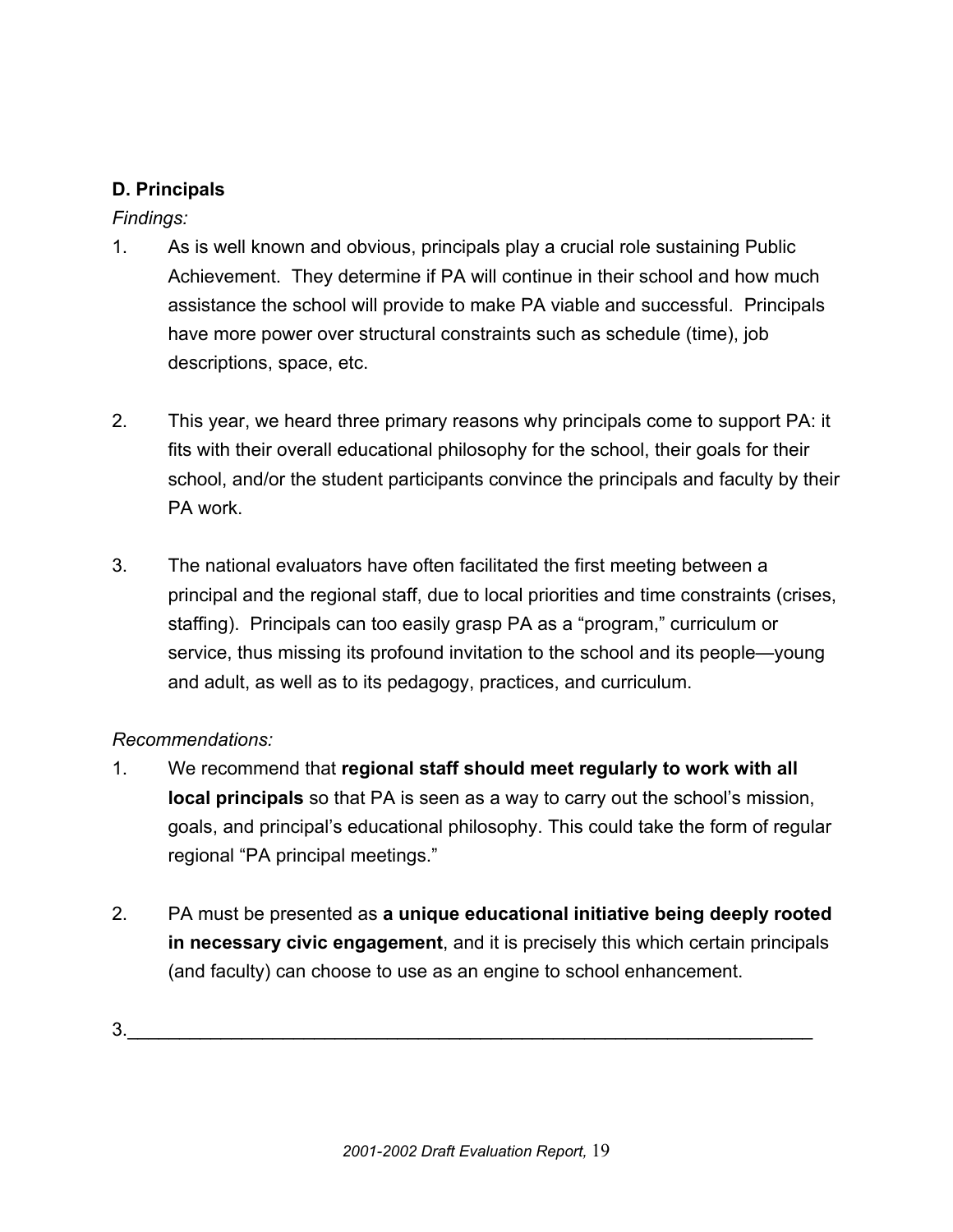# **E. Teachers (Involved in PA but not the site Coordinator)**

*Findings:*

- 1. Faculty told us that they noticed differences in young people who participate in PA. These young people are recognized as being more respectful of other students and faculty and responsible citizens of the school. At one school, a teacher was surprised at how well the PA students organized their project work. "The teachers did not have to participate in organizing" at all. At another school, teachers attributed to PA participation students' improved group work skills, public speaking, and planning.
- 2. Teachers saw that young people involved in work "real" to them really matters and shows in enhanced student performance in PA and sometimes in other school work. Teachers see the potential of PA, but some still question how to this potential can be realized within the structural constraints of schools and school curriculum goals.
- 3. There are many teachers who may not be formally or officially involved, but have PA taking place in their classrooms. There was confusion as to when and how these teachers should be part of what goes on during PA. Many believed that they should "intervene" only to "discipline." Others took a more active role, facilitating the group process and/or helping to answer student's questions.

- 1. To prevent PA from becoming simply another "program," curriculum or service project, we recommend **regional and national offices develop and conduct school in-services for teachers and staff on the Public Achievement pedagogy.** In-service should include the ways PA can enhance a school's current curriculum and meet the district and state learning outcomes. In addition, such meetings will give faculty an idea of how PA works and thus what to expect from coaches and students. Importantly, such meeting could facilitate the integration of PA into the larger ethos, practices, and life of the school.
- 2. Site coordinators and regional staff should work with these teachers to clarify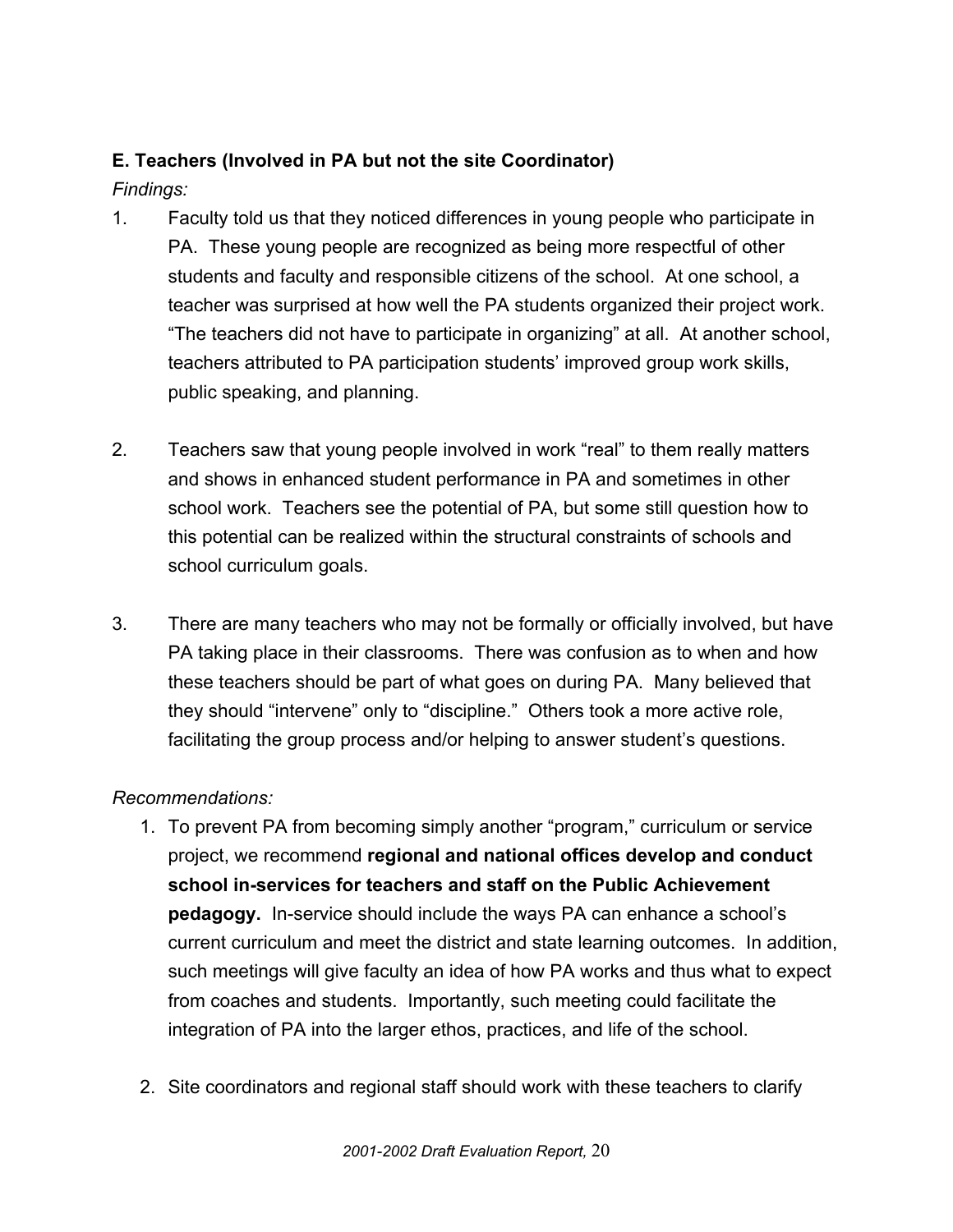their role and what it means to be "teacher" in a non-teaching PA moment in their classroom.

 $3.$ 

### **F. Rest of School Staff**

*Findings:*

- 1. Some teachers not directly involved in PA express a willingness to be more involved in PA but often do not know how to get involved.
- 2. There is little integration and connection to PA for those teachers not directly involved. Some non-involved teachers had difficulty seeing the educational and personal benefits of PA for young people, and for school staff. They liked that kids were "doing projects," but did not see how the PA process as such was educational. In fact, some saw the process as "wasted time."
- 3. At one school, a teacher reported that PA changed how a school is socially organized. She mentioned that PA helped break down traditional social groupings in the school, especially between older and younger students (i.e. between grade levels).

#### *Recommendations:*

1. We recommend that site teams in coordination with regional offices develop strategies to include more teachers in PA (e.g. supplementary curriculum, teacher in-service, inviting teachers to celebrations, etc.).

2. \_\_\_\_\_\_\_\_\_\_\_\_\_\_\_\_\_\_\_\_\_\_\_\_\_\_\_\_\_\_\_\_\_\_\_\_\_\_\_\_\_\_\_\_\_\_\_\_\_\_\_\_\_\_\_\_\_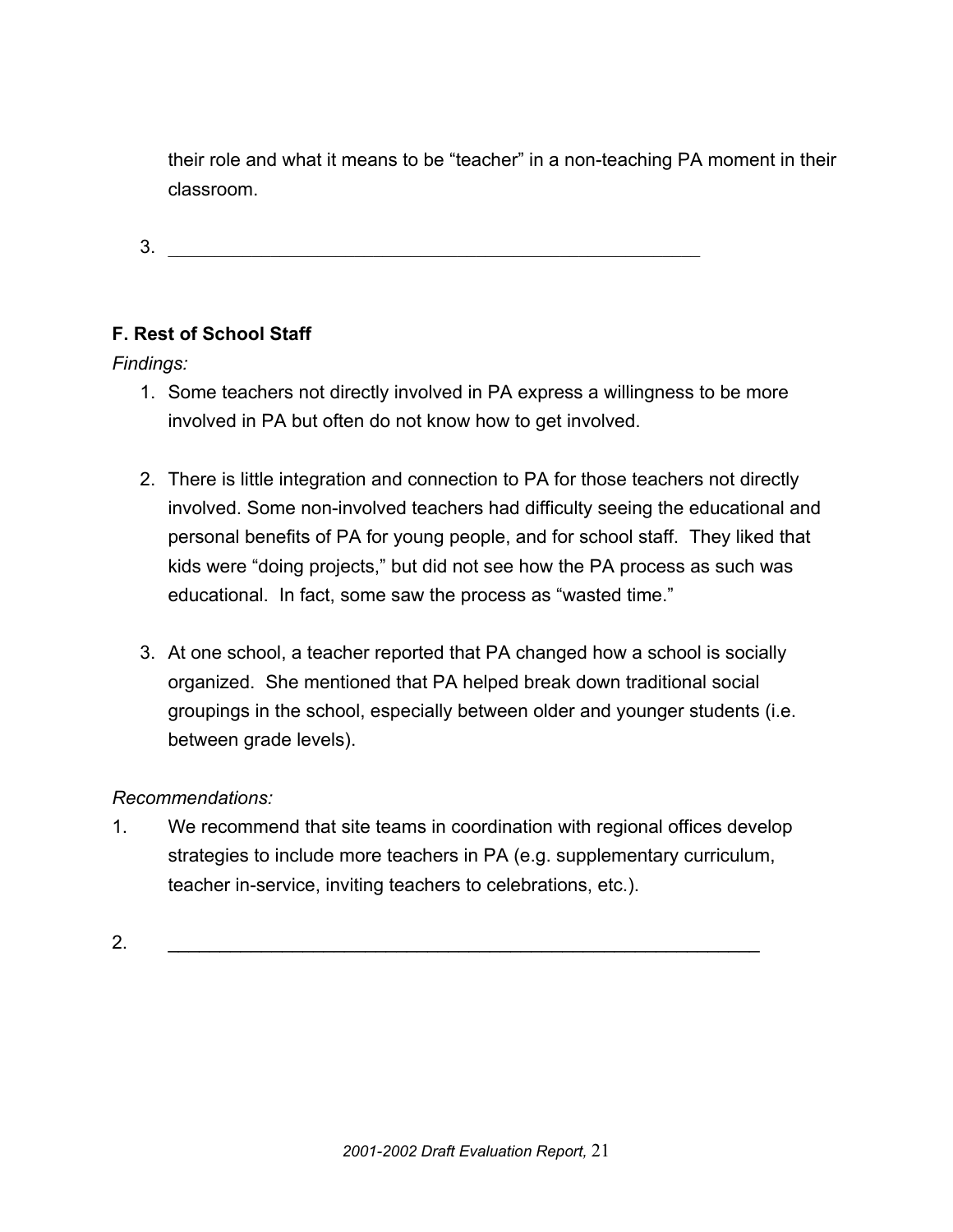# **V. MAJOR FINDINGS: SITES**

### **A. School Sites**

*Findings:*

- 1. Sites are variable in their effective implementation of PA. Implementation varied by school size, age of PA at the site, staff experience, etc.
- 2. Planning and evaluation made a real difference in improving PA at several sites. We saw how one school improved the entire PA effort within the school (e.g. involving greater number of teachers, improved communication) and with the coaching pool (consistent attendance and better attitude).
- 3. Sites struggle to integrate PA into the school's ethos, organization, practices, and efforts.
- 4. Some sites intentionally changing of structural constraints. At Hartford University School in Milwaukee, the principal gave teachers power to determine the school schedule. The teachers created a schedule in which PA was an option during "Challenge Time" where students participated in PA four days a week (with coaches and on their own). The result was greater quantity and quality of projects (see page 16 above).

- 1. We recommend that all sites participate in planning and evaluation. This is obvious, yet basic and requires some training and repetition.
- 2. We recommend that conversations take place and strategies be devised on how to further integrate PA more fully into school's ethos, organization, practices, and ethos. Possible strategies include:
	- Χ Create skill assessment tool that can document how PA can meet academic requirements. Have coaches evaluate mastery of skills with students. By the end of the year, students should have a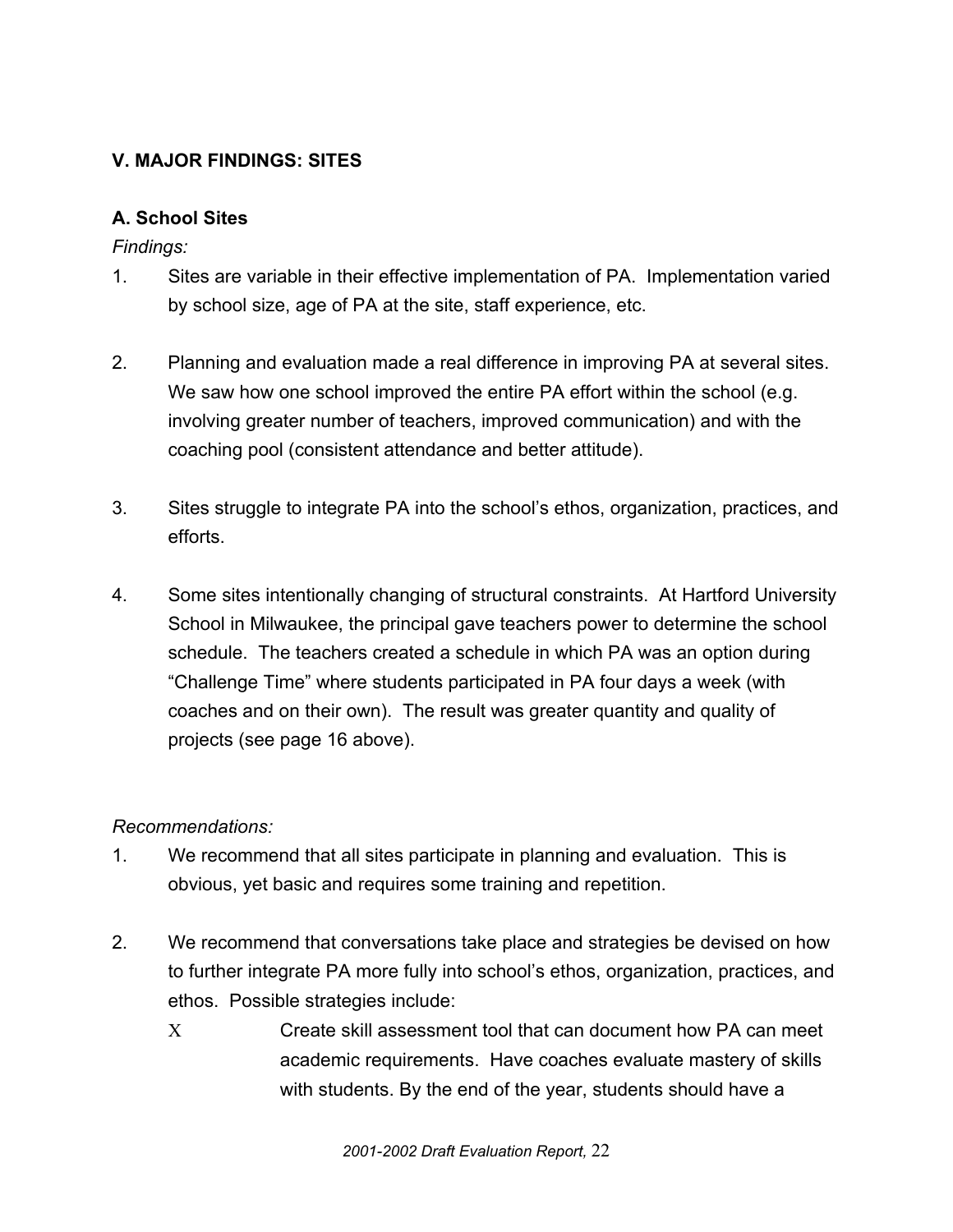portfolio of skills masters, projects accomplished, lessons learned. Share this information with faculty.

- Χ Conduct in-service to introduce PA to entire school staff. Make sure to include pedagogic principles (including skills, knowledge and attitude outcomes) as well as what to expect from coaches, young people in how PA is carried out.
- X Invite faculty and staff to PA presentations and events.
- Χ Have students present their PA work to classrooms.
- $3.$   $\Box$

### **B. Non-school and After-school Sites**

This year Public Achievement expanded into its efforts to a variety of non-school and/or after-school sites. From a programmatic perspective, this is important as a way to diversify how PA is practiced. From an evaluative standpoint, this discloses how PA operates in different contexts and conditions. Non-school PA sites included integrating PA into already existing youth programming such as Girl Scouts or a church's faith formation work. After-school sites were either independent "stand-alone" components of after-school programs or were integrated into already existing after school youth programs (YWCA).

#### *Findings:*

- 1. One major difference between school and non-school sites is that PA roles site and/or coach coordinator at many non and after-school sites were included in regular job descriptions and not to be done in addition to full time responsibilities.
- 2. A second difference was that time was organized in different ways and this effected how PA was done. Some non-school sites had more than an hour to do PA work and others were not on typical academic schedules of "class period" or "school year." Unlike many students and coaches in school sites, participants in non-school sites did not assume projects needed to be completed within a school year. Non-school site participants told us that "this [project] may take many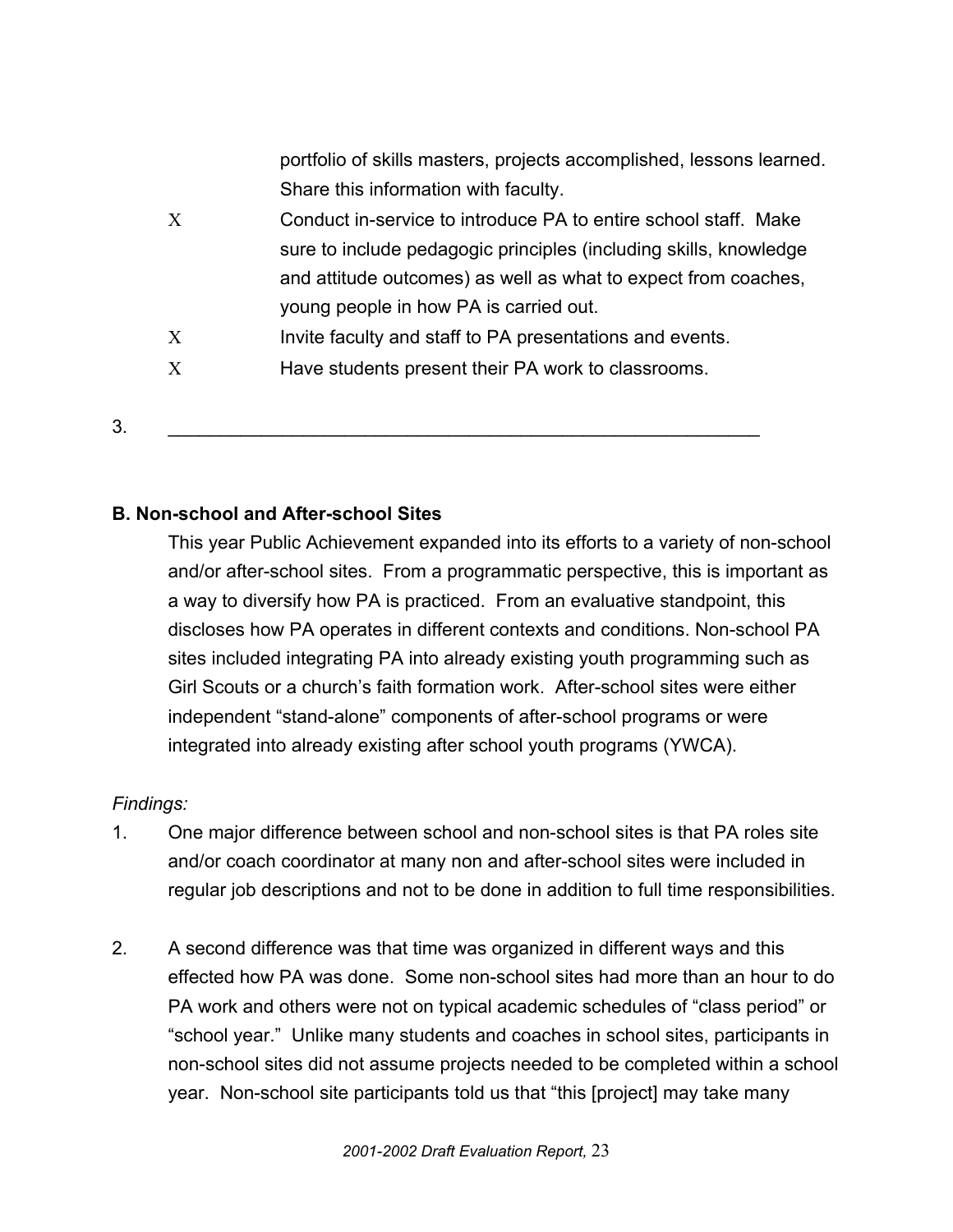years, and we are willing to work on it." The Girl's Discovery Leadership project spent the fall semester on group and individual leadership development before starting PA activities. This helped young people see themselves as "leaders" and helped them become a cohesive group. This creating the conditions for a much smoother PA project (in terms of teamwork, accountability, action and learning).

- 3. Integrating PA into existing agency work was here too a challenge. This requires significant discussion time before as well as on-going reflection on how different PA might be integrated into different after-school programs. These challenges are magnified when PA (non-curricular) is grafted onto curricular programs.
- 4. Regular attendance by young people was a problem at several non-school and after-school sites, adversely affecting PA.

#### *Recommendations:*

1. We recommend that PA continue to expand into non-school and after-school sites. PA should pay close attention to how these efforts evolve, cataloging difficulties as well as opportunities, and requiring intentional external evaluation.

2. \_\_\_\_\_\_\_\_\_\_\_\_\_\_\_\_\_\_\_\_\_\_\_\_\_\_\_\_\_\_\_\_\_\_\_\_\_\_\_\_\_\_\_\_\_\_\_\_\_\_\_\_\_\_\_\_\_